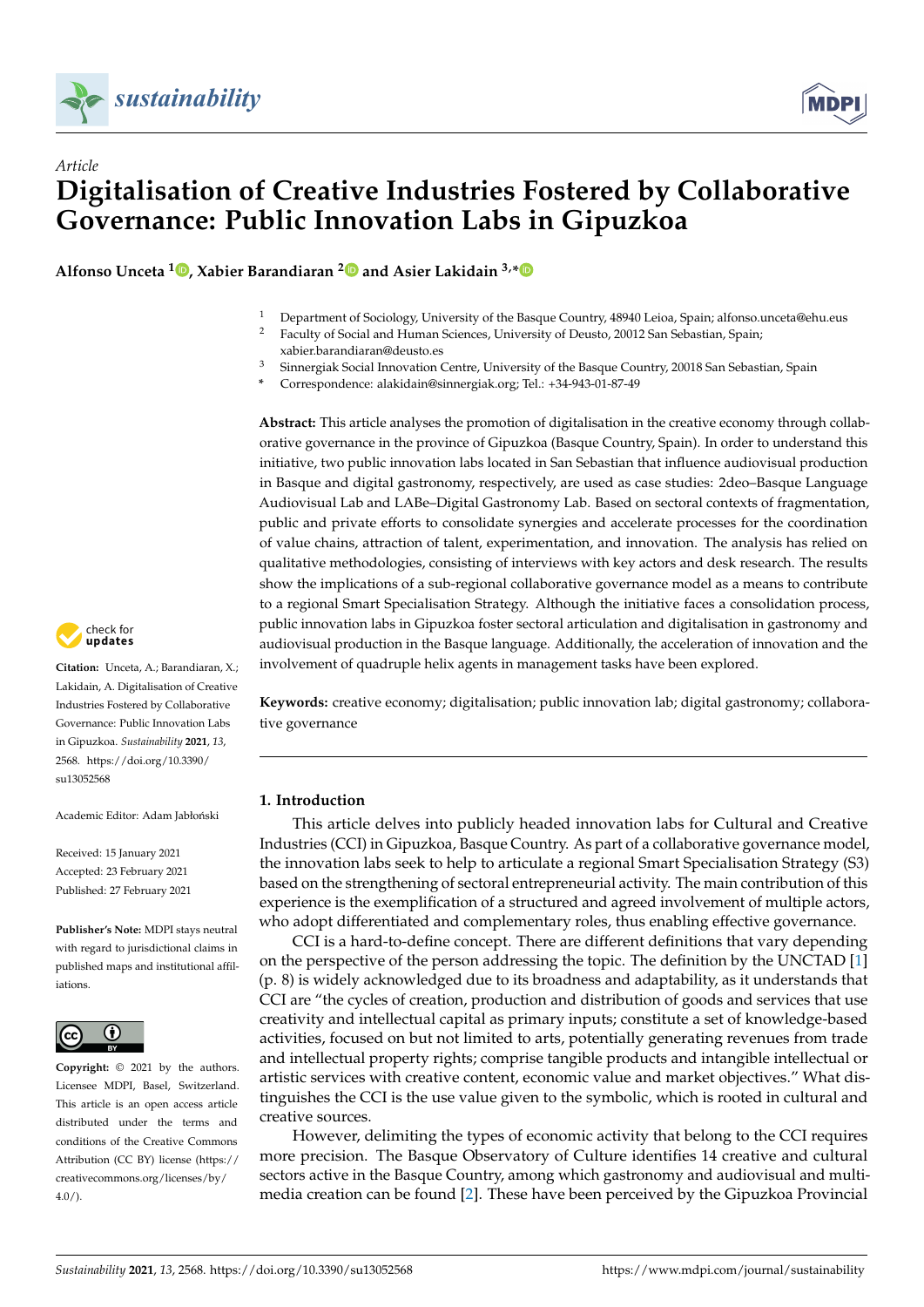Council as economic areas of strategic importance. By means of a collaborative governance model implemented in Gipuzkoa, the provincial government has led the creation of two innovation labs with the aim of strengthening audiovisual creation in the Basque language and digital gastronomy at a sub-regional level.

The Province of Gipuzkoa is located in the Basque Autonomous Community (Basque Country), next to the northern Spanish border with France. The Basque Autonomous Community has 2,219,777 inhabitants and is divided into three Historical Territories or Provinces: Biscay (1,159,046 inhabitants), Alava (333,852 inhabitants), and Gipuzkoa (726,879 inhabitants). The Capital city of this Autonomous Community is Vitoria-Gasteiz, located in Alava. The Province of Gipuzkoa represents 33% of the Basque Country's population. It covers a surface area of 1980 km<sup>2</sup>, the smallest province in Spain. It comprises 11 districts and 89 municipalities, and San Sebastian is the capital city of the province. San Sebastian hosts 26% of the province's population. The main languages are Spanish and Basque.

Cultural and creative industries have grown in relevance over the last two decades as notable contributors to overall socio-economic development and well-being. Such a reputation has been propelled by the emphasis that scholars, policy makers, and entrepreneurial agents have placed on creativity  $[3,4]$  $[3,4]$ . Indeed, the interplay between a wide set of agents and elements [\[5\]](#page-16-4) can help comprise an entrepreneurial ecosystem [\[6](#page-16-5)[,7\]](#page-16-6) in which cultural entrepreneurs and creativity play a major role [\[8\]](#page-16-7) (p. 65) generating innovation outcomes and overall welfare consequences [\[9\]](#page-16-8). For the purpose of this article, entrepreneurial ecosystems will be defined following the basic definition provided by Miller and Acs [\[10\]](#page-16-9) (p. 79), which states that an entrepreneurial ecosystem and its outputs relies on a variety of voluntary relationships among independent agents with some form of agreed-upon and acceptable governance.

Nonetheless, it was political leadership which first centred the attention on CCI as a policy matter. The set of policies that the UK Government's Department of Culture, Media and Sport (DCMS) introduced in the late 1990s reframed the production of cultural goods and services as "creative industries", thus understanding them as a "legitimate object of policy" [\[11\]](#page-16-10). In the previous decade, a generally deteriorating industrial sector led to national development agendas centred around the notion of business-friendliness and local skills [\[11](#page-16-10)[–13\]](#page-16-11). Soon the focus of local public investments started to move from industrial settings to urban areas, which had to be adjusted with new concepts in mind. Emerging industries were promoted, tourism most prominently, and it was deemed that cultural venues and events would create "urban attractiveness", thus re-generating income and employment [\[14,](#page-16-12)[15\]](#page-16-13).

Similar processes took place in other European countries following the steps of Britain [\[16\]](#page-16-14). A general framework can be found in the UNCTAD [\[17\]](#page-16-15) which established a basic perspective that paved the way for other countries to include the CCI in their development plans. Even though actions aimed at enhancing the creative economy have been globally fragmentary, the term CCI has been adopted by multiple international public institutions [\[18](#page-16-16)[,19\]](#page-16-17)

One of the main sources of this duality in the policy landscape is the strong influence that the spatial perspective of CCI acquired shortly after the DCMS presented its development scheme. According to Chapain and Comunian [\[20\]](#page-16-18), a report produced in the year 2000 by the DCMS titled "Creative Industries–The Regional Dimension" stressed the importance of locally-oriented policies and greatly contributed to shift the focus from national governments to regional institutions. In this specific case the Regional Development Agencies were in charge of the application of CCI-oriented government policy, since it was conceived as a key sector in order to make cities and regions competitive within the globalised knowledge economy [\[21,](#page-16-19)[22\]](#page-16-20).

CCI are significantly context-dependent. Different regions around Europe have envisioned different CCI strategies due to specificities in their structural attributes that can unlock or expand paths for economic growth. These variations are clearly noticeable in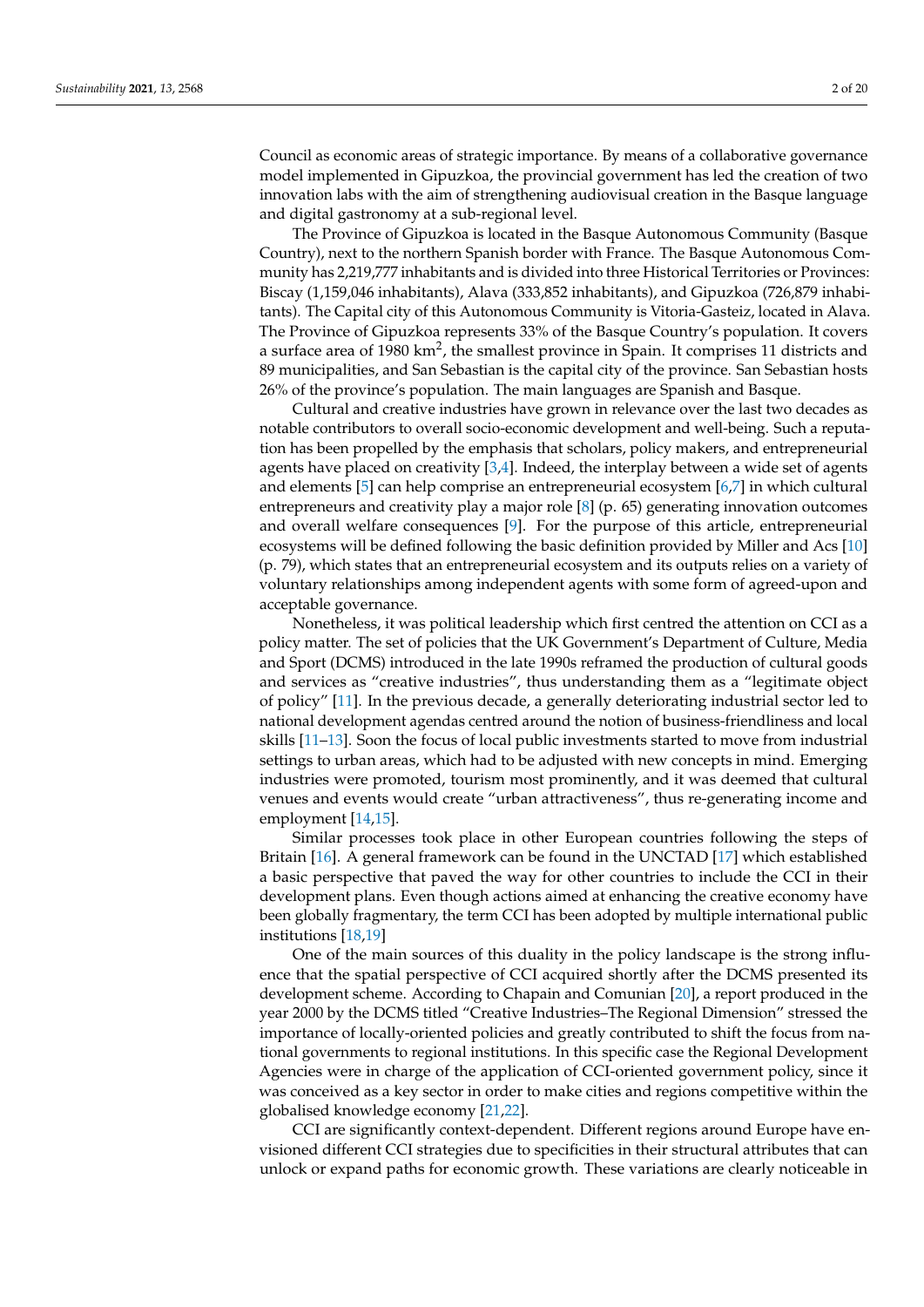regions part of the European Union, where subtle spatial differences have led to distinctive CCI strategies [\[23–](#page-16-21)[26\]](#page-16-22).

# *1.1. Regional CCI Policies as Smart Specialisation Strategy*

Although there is not a consensus on its theoretical and spatial dimensions, the concept of 'region' has been widely used as an operative term in the literature [\[27\]](#page-16-23). With public innovation strategies in mind, Cooke defines it as "a meso-level political unit set between the national or federal and local levels of government that might have some cultural or historical homogeneity, but which at least has some statutory powers to intervene and support economic development, particularly innovation" [\[28\]](#page-16-24) (p. 953). Such a view contributes to conceptually tie a region to its policy implementation and competencies. As a realm of social action, a conceptual understanding of 'region' entails repercussions for public policies. For instance, the institutional configuration, political agency, and economic activities are influenced within the boundaries of the regional territory. Nowadays, this can be noted through Smart Specialisation Strategies.

In the European context, CCI policy variations across regions have been largely subjected to regional specialisation strategies. Regional Research and Innovation Strategies for Smart Specialisation are an essential part of the European Union's (EU) Cohesion Policy and they will likely continue to be at the forefront of the EU's priorities, as the programming for the 2021–2027 period suggests [\[29\]](#page-16-25). S3 is a policy concept to support regional prioritisation in innovative sectors, fields or technologies through the entrepreneurial discovery process and it is based on a bottom-up approach to reveal what a region does best in terms of its endowments [\[30\]](#page-16-26). It seeks to promote and coordinate place-based development through non-neutral, vertical policies, which have a common legal and institutional framework [\[31,](#page-17-0)[32\]](#page-17-1). Under this model, each region is responsible for the identification of its own strengths and the amplification of positive surrounding conditions. As Foray puts it, "The main goal of a smart specialisation policy is to concentrate resources on the development of those activities that are likely to effectively transform the existing economic structures through R&D and innovation" [\[33\]](#page-17-2) (p. 4). Thus, smart specialisation strategies are formed by exploratory synergies between four basic kinds of actors, namely businesses and entrepreneurs, civil society, governments, and universities, who form the so-called "quadruple helix") of smart specialisation [\[34](#page-17-3)[,35\]](#page-17-4). However, Foray also notes that "in most cases, a smart specialisation process is embedded in the existing productive structures that are local but whose transformation requires new resources, new technologies and new competences" [\[36\]](#page-17-5) (p. 25), which implies that S3 strategies are not to be mistaken with undertaking a complete overhaul of local production contexts, but rather strengthening pre-existing qualities.

#### *1.2. The Basque Smart Specialisation Strategy*

From 2014 onward, member regions of the EU must have a smart specialisation strategy in place since the European Commission established S3 as a prerequisite for access to the European Regional Development Fund [\[37\]](#page-17-6). In line with the new mandate, the regional government of the Autonomous Community of the Basque Country (Spain) undertook a S3 formulation that was heavily based on its prior efforts to restructure the business and innovation system [\[38\]](#page-17-7). Cultural and creative industries have a salient role in it as an "opportunity niche". Other European regions have granted strategic importance to CCI within a broader S3 programme as well. For instance, Central Finland, Emilia-Romagna, Wallonia, Western Greece, or Slovakia, which are part of the CREADIS3 project. Matching the then-spreading trend in CCI policy perspective that originated in the UK, in the early 2000s the Basque Government initiated a process to intervene more purposefully in the creative industries sector in the region. First, the Basque Council for Culture was created, which represented a preliminary move towards governance; then, the Basque Culture Plan (2002–2009) was introduced and, thirdly, the Basque Observatory of Culture was created back in 2006. These steps were intended as an assertion of the Basque regional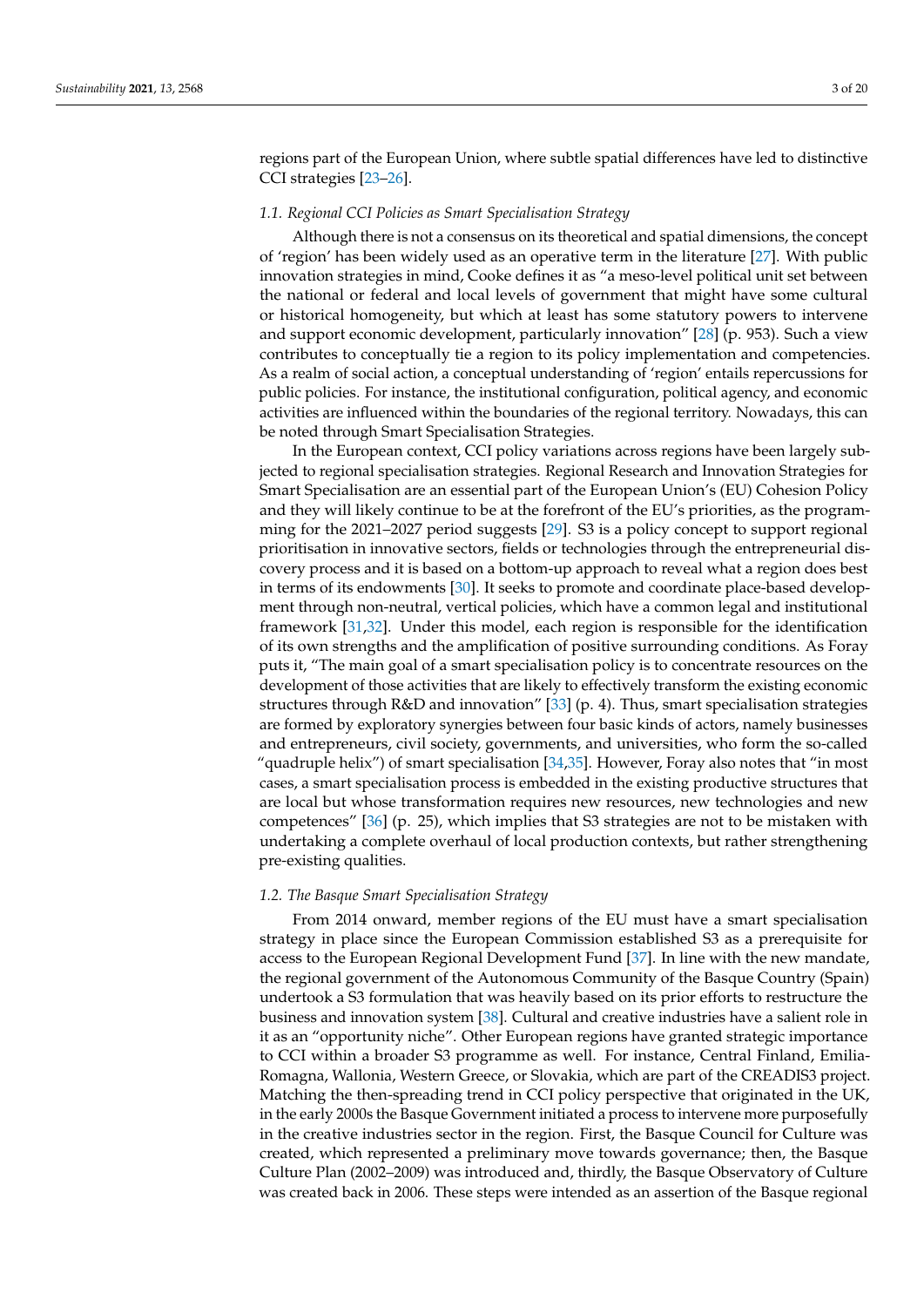leadership on CCI policy and highlighted its potential in the economic field. This approach was aligned with broader policymaking contexts such as the EU, in which 'creativity' was advocated for invigorating the CCI business activity as stressed by the Directorate-General for Culture, Youth and Education of the European Commission during the 2000s [\[39\]](#page-17-8). Thus, creativity was understood as an asset and the way was paved for commercially oriented policies at European level [\[40\]](#page-17-9).

It should be noted that the Basque smart specialisation plan also entails acting on two other dimensions, namely, the reform of the Science, Technology and Innovation (STI) governance system, in order to open the polity to market-related agents and universities on the one hand, and the restructuring of the Basque Science, Technology and Innovation Network "to ensure a better alignment between design and delivery" on the other [\[41\]](#page-17-10) (p. 1549). As noted by the OECD [\[38\]](#page-17-7), thorough multi-level coordination structures have to be maintained in order to meet such goals. This suggests that the Basque S3 does not only seek to simply comply with EU's requirements, but it also aims to be robust and sustainable.

### *1.3. Gipuzkoa's Innovation Labs*

In Gipuzkoa, at sub-regional level, cultural and creative industries are inextricably tied to a public collaborative governance programme. Since 2016, the Gipuzkoa Provincial Council has fostered a flagship initiative known as 'Building the Future' (*Etorkizuna Eraikiz* in the Basque language). The initiative is described as a comprehensive public collaborative governance model open to all societal agents in the sub-region as a means to enable participation and cooperation for the strategic design of the public agenda [\[42\]](#page-17-11). In practice, public–private experimentation is the driving force of the initiative and it is oriented towards answering the challenges of the economic, social, and political future [\[43\]](#page-17-12). As a government initiative, Building the Future has three main objectives [\[44\]](#page-17-13):

- Generate loci for listening, deliberating, and occasionally, but not necessarily, decision making. These forums are based on horizontal relationships, where the government interacts and cooperates with the network of agents that comprise civil society, namely institutions, businesses, NGOs, universities, associations, etc.
- Collectively identify the upcoming challenges in the Territory of Gipuzkoa. This is mostly achieved by designing methods to tackle future challenges, trying experimental solutions in real-life environments together with different networks of agents. Obtained results are later applied to public policies by the Gipuzkoa Provincial Council.
- Create specific structures to strengthen and ensure the sustainability of the open and collaborative governance processes. Such structures' primary functions are supporting the management, ensuring funding, disseminating the results of deliberation, and looking after the proper implementation of governance processes.

'Building the Future' is an initiative that proposes a new way of doing politics [\[45](#page-17-14)[–47\]](#page-17-15) which is founded on different levels of Governance action, from systemic to individual [\[48](#page-17-16)[–51\]](#page-17-17). To this end, it designs new forms of political action emancipated from its institutional logics to influence the public agenda [\[52,](#page-17-18)[53\]](#page-17-19). The design relies on the principles of interactive governance [\[54\]](#page-17-20) and creates strategies and structures that generate the conditions for governance [\[55\]](#page-17-21). In particular, it deepens the connection between different actors [\[56](#page-17-22)[,57\]](#page-17-23) that aim to "realize or implement a public policy, manage a public program or operationalize a set of assets" [\[58\]](#page-17-24) (p. 543).

The open and collaborative governance model designed and implemented by the Gipuzkoa Provincial Council includes, among other actions [\[44\]](#page-17-13), what are known as Reference Centres. These are physical centres distributed across the territory of Gipuzkoa [\[59\]](#page-17-25), thus context-based venues located in environments with adequate resources to meet the strategic priorities defined by the Basque Government, which include knowledge and innovation communities (KICs) [\[60\]](#page-17-26). Each of these operate as specialised hubs of open innovation [\[61](#page-17-27)[,62\]](#page-17-28) oriented towards enhancing subjects with strong potential in Gipuzkoa, which, as mentioned above, are designated as strategic priorities and opportunity niches. The reasoning for the existence of the reference centres is twofold: on the one hand,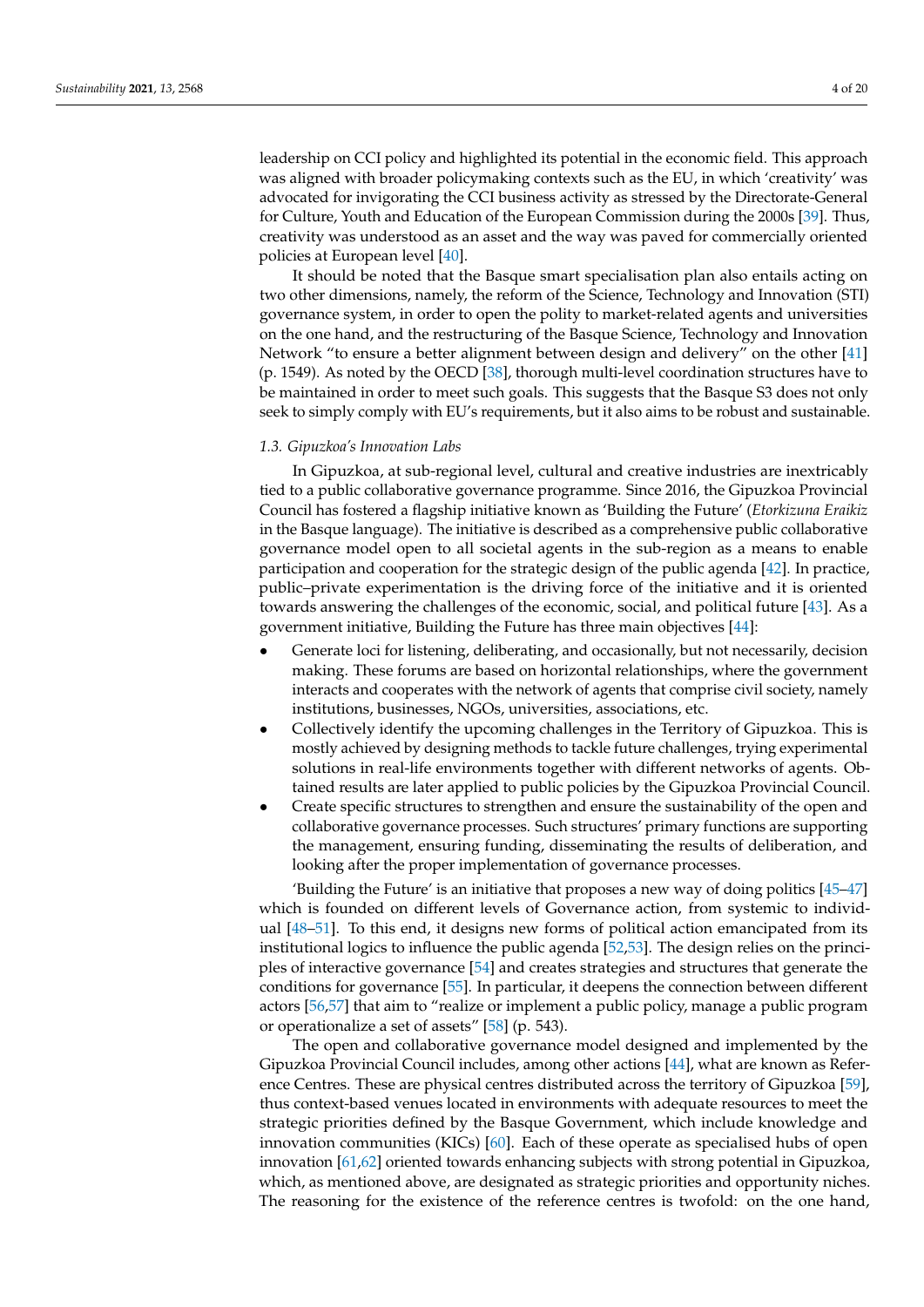they contribute to the local implementation of specialisation strategies (vertical axis of action [\[63\]](#page-17-29)); on the other hand, they are nexuses for the structuring and articulation of the actors and processes involved in each priority area (horizontal axis of action). Impacting the horizontal axis is achieved by helping the strengthening of a territorial value chain under a holistic view, one that starts with primary suppliers and extends to market results. Normatively, this process is instrumental for supporting the S3 regional policy.

Reference centres operate under the "entrepreneurial discovery process" approach. The term entrepreneurial discovery process (EDP) refers to the systematic discovery and pursuit of emergent research, development, and innovation investment priorities by agents, typically within a socio-economic system territorially bounded [\[64\]](#page-17-30), i.e., a region. The EDP requires fostering bottom-up approaches, even if they coexist with corresponding topdown actions [\[65\]](#page-18-0). Generally, the role of governments is to create enabling conditions for entrepreneurial discoveries to take place. Moreover, Szerb et al. [\[66\]](#page-18-1) note that numerous S3 strategies tend to lack private sector and civil society engagement, creating an endeavour void that undermines the outputs of entrepreneurial discovery processes. Hence, governments tend to dominate in the early stages of specialisation strategies.

An accurate way to conceptualise reference centres in Gipuzkoa is to frame them as publicly led 'innovation labs' [\[67,](#page-18-2)[68\]](#page-18-3), provided that they rely on active participation to generate innovation outputs that add to the overarching public benefit. However, Gipuzkoan reference centres are not to be mistaken with living labs in the public sector, their recent surge in the literature notwithstanding [\[69\]](#page-18-4); reference centres foster various industries thanks to public involvement and assistance. Cultural and creative industries are among those industries, since they are one of the four opportunity niches identified in the regional S3. Along with entrepreneurship, innovation is an important vector for the competitiveness of regions [\[70\]](#page-18-5) and the creative industries have been proven to contribute towards this [\[71\]](#page-18-6). Additionally, as Miles and Green noted [\[72\]](#page-18-7), creative industries specifically produce innovation in areas that have traditionally remained 'hidden' for researchers and practitioners, namely, user interface, cultural product, cultural concept, and delivery. Together with technological and process innovation, these industries possess above average capabilities for positive spillovers to other economical fields, such as tourism, public services, or healthcare [\[73](#page-18-8)[,74\]](#page-18-9).

The Gipuzkoan CCI-dedicated reference centres are named '2deo–Basque Language Audiovisual Lab' (2deo) and 'LABe–Digital Gastronomy Lab' (LABe), presented in Table [1.](#page-4-0)

|                     | 2deo-Basque Language<br>Audiovisual Lab | LABe-Digital Gastronomy Lab            |
|---------------------|-----------------------------------------|----------------------------------------|
| CCI field           | Audiovisual content in Basque           | Digital gastronomy                     |
| Objective           | To promote audiovisual production       | To reflect, co-create, and innovate in |
|                     | in the Basque language                  | digital gastronomy                     |
|                     | Scarce, unknown, and poorly             | Deficiencies in the sector's           |
| Challenges          | considered offer                        | digitalisation                         |
|                     | Sector with scarce cutting-edge         | Potential to improve cohesion in the   |
|                     | technological capacity                  | value chain                            |
| Date of<br>creation | May 2019                                | <b>July 2019</b>                       |
| Main recipients     | SMEs in the sector                      | SMEs in the sector                     |
|                     | Basque youth and citizens               | Basque citizens                        |

<span id="page-4-0"></span>**Table 1.** Core attributes of 2deo and LABe.

Source: Author's elaboration.

Therefore, it should be highlighted that, on the one hand, 2deo–Basque Language Audiovisual Lab is a space dedicated to promoting audiovisual production and that on the other, LABe–Digital Gastronomy Lab is dedicated to promoting digital gastronomy. In addition to helping to coordinate the above-mentioned sectors, these innovation labs are way to offer innovation infrastructures to actors that face difficulties in accessing them. Since its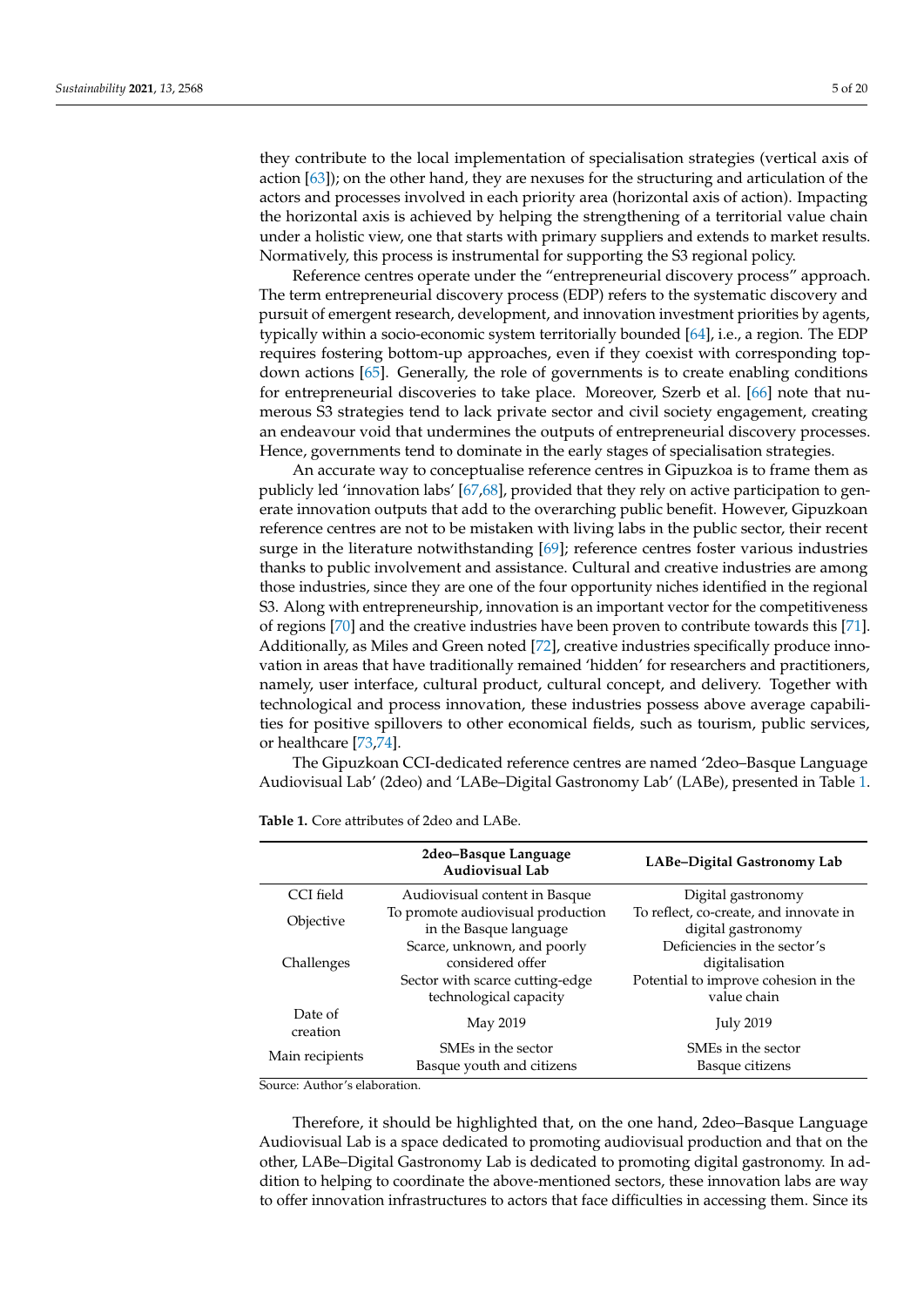preliminary design, the involvement of quadruple helix agents has been put into practice (see Table [2\)](#page-5-0), in such a way that the point of view of the sector's agents is notably present. Conceptually, the quadruple helix includes social and cultural organizations reflecting the importance of "culture", "values", and "lifestyles", and in general, the dynamics with civil society to signify that the relations between university, industry, and government are contextual and generate innovation systems that are different depending on their institutional, social, and cultural contexts [\[34\]](#page-17-3).

<span id="page-5-0"></span>**Table 2.** Quadruple helix agents involved.

urce: Author's elaboration

Hence, both centres are located in Tabakalera, the international centre for contemporary culture in San Sebastian (capital city of the province of Gipuzkoa), which can be understood as a "cultural brownfield" [\[75\]](#page-18-10) of institutional leadership. The location of public innovation labs in this centre is an indication of the importance attached to them by the sub-regional policy action system.

### *1.4. Basque CCI Ecosystem*

The Basque milieu of cultural and creative industries has been described as an "archipelago of heterogenous entities" [\[76\]](#page-18-11) (p. 12). Such wording is a synthesis of a complex reality, in which agents are far from comprising a cluster and have diverse needs, sizes, and scope.

A quick overview of the CCI sector in 2016 shows a total of 15,437 companies based in the Basque Country, which accounted for 10% of the total number of companies across all economic sectors [\[77\]](#page-18-12). These companies generated nearly 1784 million euros in 2015, approximately 2.61% of Basque GDP [\[76,](#page-18-11)[78\]](#page-18-13). In terms of employment, the CCI sector accounted only for 5.3% of total jobs [\[77\]](#page-18-12). Comparatively, on average, creative economy companies are substantially smaller in terms of number of employees than the rest of the business spectrum: roughly 94,3% of these companies had fewer than 10 employees, mainly relying on self-employment, since 83.3% had between 0 and 2 [\[79\]](#page-18-14). By contrast, a group of 96 prominent cultural and creative companies, i.e., 0.62% of cultural and creative companies in 2016, generated an estimated 55% of the value created by the industry and employed 15.9% of the overall workforce [\[76,](#page-18-11)[77\]](#page-18-12).

These observations about the Basque cultural and creative industry ecosystem are consistent with a general depiction of CCI made by Pratt [\[80\]](#page-18-15), who states that cultural and creative industries differ from other economic fields by virtue of the "missing middle", that is, the lack of sufficient medium-size entities in the sectoral landscape. Moreover, given the high self-employment rate in CCI, companies tend to have a short lifespan, which translates into greater emphasis on skilled workers, rather than on firms, on one hand, and a weak sectoral structure, on the other. This is exacerbated by the project-based work dynamics credited to CCI, since projects represent an often-temporary alliance of professionals and resources. Other overviews of labour in CCI [\[81\]](#page-18-16) have underlined that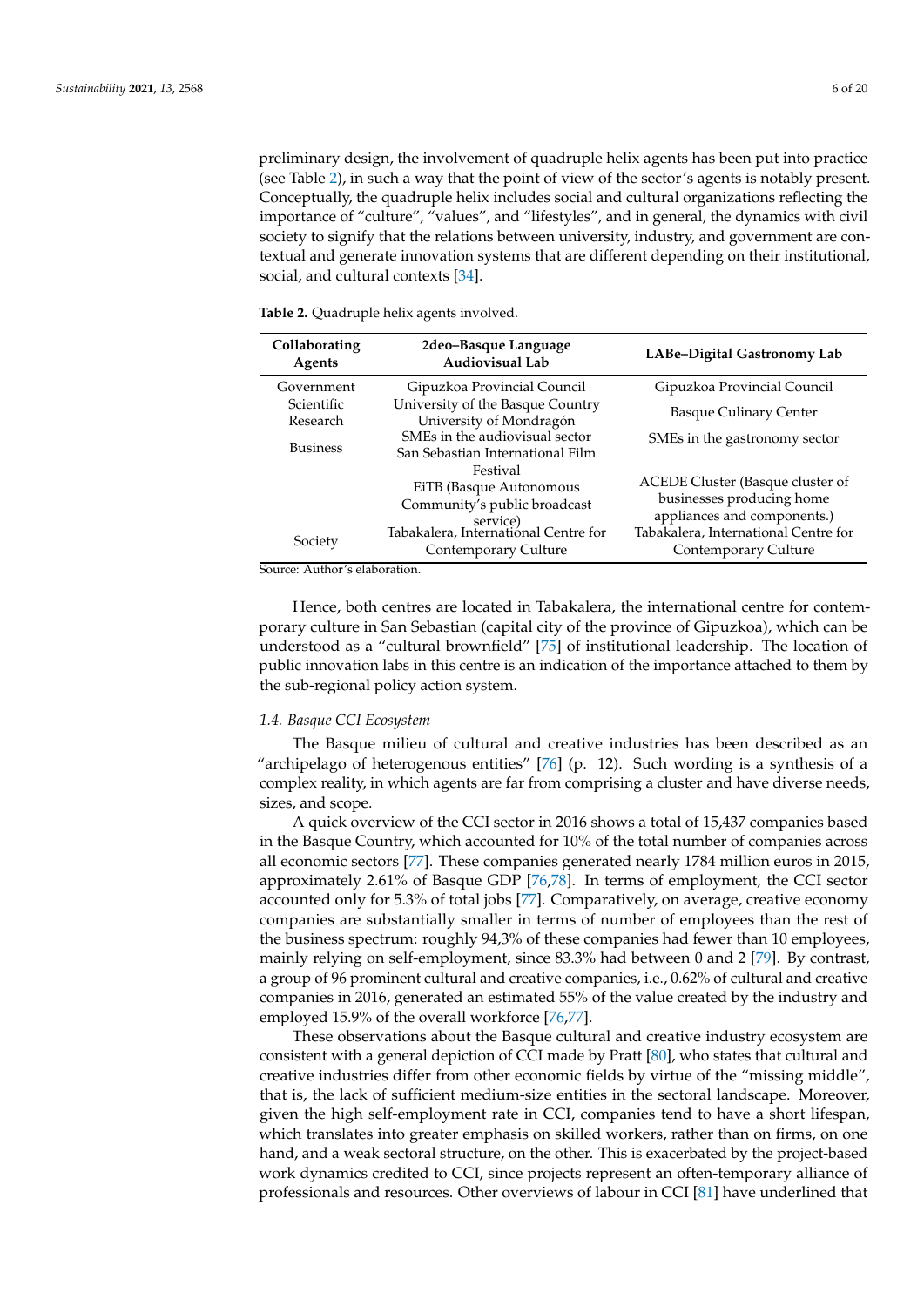weak sectoral structures have negative consequences for employment quality, which in turn is closely related to social inequalities within the industry.

Material conditions make CCI a prominent sector for entrepreneurship, as creators tend to shift enterprises frequently. Nevertheless, theorists like Swedberg [\[82\]](#page-18-17) have analysed the notion of 'cultural entrepreneurship' introduced by Schumpeter, who is often credited as the early manifestation of modern growth entrepreneurs and natural ecological systems conceptualisations [\[83\]](#page-18-18). Extending the general understanding, Baumol [\[84\]](#page-18-19) turned the attention towards institutional arrangements, which highly influence the degree of productivity derived from entrepreneurship. Entrepreneurial ecosystems are framed with 'productive entrepreneurship' as their core outcome, ultimately producing aggregate welfare benefits [\[6](#page-16-5)[,7\]](#page-16-6).

In order to enhance productive entrepreneurship, governments, and public institutions that engage in the entrepreneurial ecosystem approach primarily play the role of "feeders" of regional entrepreneurial networks, instead of "leaders" [\[6\]](#page-16-5) (p. 8). Essentially, under this approach, governments create the necessary preconditions for entrepreneurial discovery processes to take place. In order to specify the different governance functions that public action can serve, Rampersad [\[85\]](#page-18-20) (p. 1124) delineates four modes of network governance:

- Framing: establishing an identity for the ecosystem and developing a working coordinating mechanism.
- Activating: the process of identifying participants for and structuring the network.
- Mobilising: building commitment among actors.
- Synthesising: creating conditions for productive interaction while preventing, minimising, and removing obstacles to cooperation.

However, the elements that interact within an ecosystem are diverse and constitute complex intersections, as Stam and van de Ven [\[5\]](#page-16-4) show, and precise policy implications are yet to be explored [\[86\]](#page-18-21)

### **2. Research Design and Methods**

This article is formulated as a case study conducted in the Province of Gipuzkoa, Spain. The methodology employed follows the "empirical triangulation" approach [\[87\]](#page-18-22), combining empirical qualitative methods, i.e., semi-structured interviews, and desk research. Empirical triangulation enables internal validity assessment during the research process, as analysing exogenously produced documents helps to delimit the extent and significance of semi-structured interviews. This is especially impactful in studies where "elite interviews" are conducted [\[88,](#page-18-23)[89\]](#page-18-24). Furthermore, case studies on public administration research make extensive use of diversified sources in order to acquire contextual understanding, and the research here described is aligned with that praxis [\[90,](#page-18-25)[91\]](#page-18-26). The methodological design has been made with the goal of maximising the explanatory potential of the agents involved in the activity and governance of 2deo–Basque Language Audiovisual Lab and LABe–Digital Gastronomy Lab.

On the one hand, desk research efforts have taken two types of directions. First, three themes in the literature have been examined in depth: Cultural and Creative Industries as policy matters, Smart Specialisation Strategies, and Collaborative Governance. These fields constitute the core of the study and contribute to frame the case. Secondly, an analysis of information from grey literature and secondary sources was undertaken. Such sources can be classified as "management-related" and "knowledge-related".

Management-related sources are those produced by governments and public administrations responsible for CCI policy design and implementation. In this case, the European Commission, the Basque Government, and the Gipuzkoa Provincial Council. It should be noted that the Spanish Government, concerning the national level, is not part of the analysis, inasmuch as the Basque Government holds full legislative powers in economic planning. Studies in other European regional contexts may have to take account of the national level.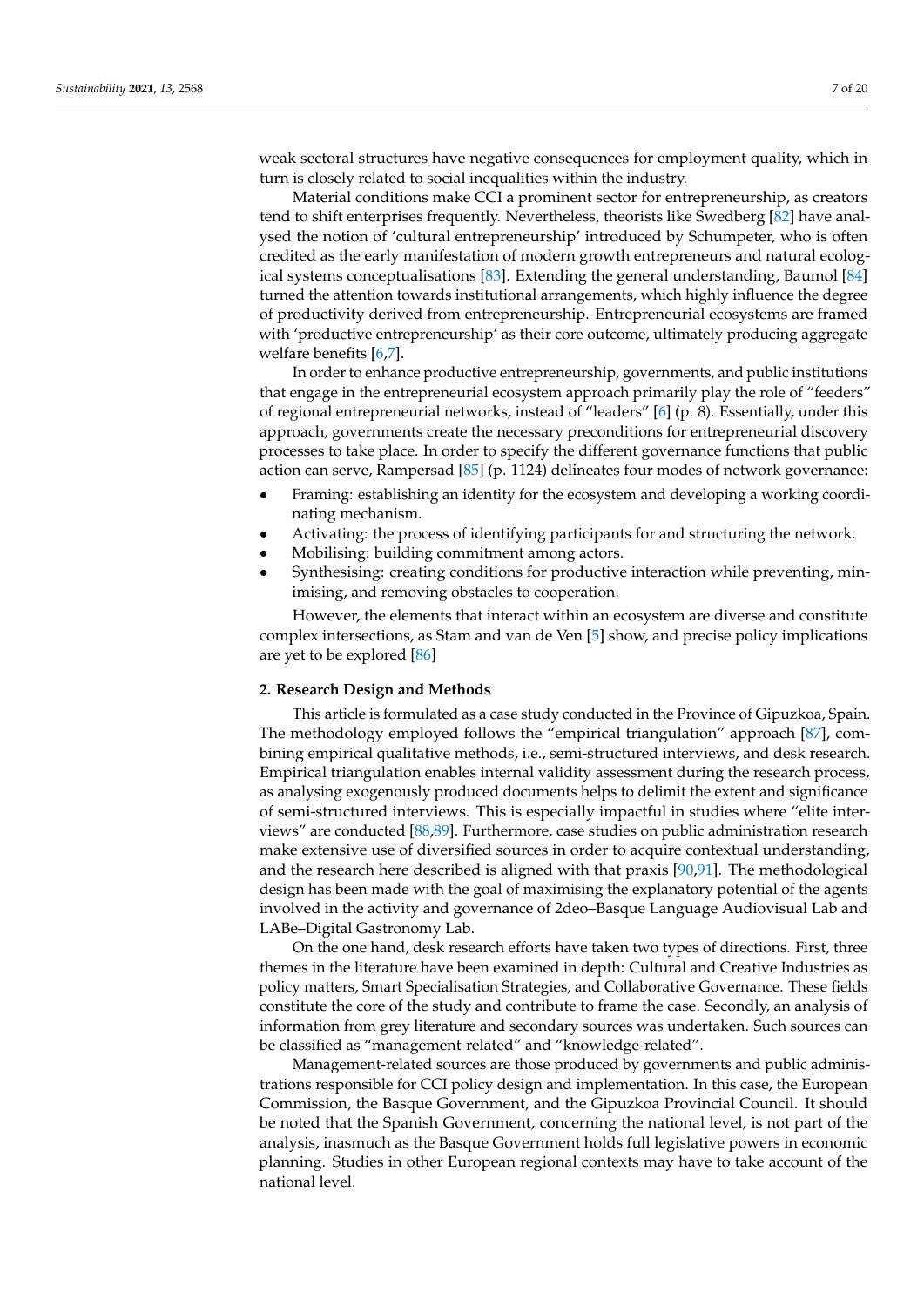Knowledge-related sources derive from various institutions monitoring the CCI landscape in the Basque Country and Gipuzkoa. The materials have been produced by researchers from Mondragon University and the University of the Basque Country, the Basque Statistical Institute, Creadis3 European Interreg Project, independent research institutes and, finally, LABe's and 2deo's management. Some institutions produce information periodically, such as the Basque Statistical Institute, while others have produced data on a one-off or circumstantial basis, such as the Creadis3 project [\[77\]](#page-18-12). The nature of the data obtained is multidisciplinary and mixed, i.e., both quantitative and qualitative.

Lastly, four semi-structured "elite interviews" were conducted in autumn of 2020. After receiving due consent, they were carried out with people responsible for different levels of action within the context of both reference centres. These interviews, described in Table [3,](#page-7-0) were designed with the aim of collecting information from distinct, but clearly complementary origins. A representative from the Gipuzkoa Provincial Council was deemed relevant, as it is the leading public institution of the Building the Future governance model. Secondly, the General Manager of Tabakalera is in position to provide a comprehensive view of the audiovisual production sector in Gipuzkoa since different organisations are located in their facilities. Thirdly, the BCC Innovation Manager can present a global overview of innovation in gastronomy, while LABe's Innovation and Product Development Lead is in a position to provide insights from their activity.

<span id="page-7-0"></span>**Table 3.** Conducted interviews.

| Affiliation                                                                                                      | Position                                                                 |  |
|------------------------------------------------------------------------------------------------------------------|--------------------------------------------------------------------------|--|
| Economic Promotion Department, Gipuzkoa<br>Provincial Council<br>Basque Culinary Center, Mondragon<br>University | Managing Director of Strategic Projects<br><b>BCC</b> Innovation Manager |  |
| LABe-Digital Gastronomy Lab                                                                                      | Innovation and Product Development Lead                                  |  |
| Tabakalera                                                                                                       | General Manager                                                          |  |
| Source: Author's elaboration.                                                                                    |                                                                          |  |

To that end, a standardised set of questions was employed in each interview, with small variances according to each interviewees' domain. Moreover, these interviews allowed to gather information about five main themes regarding the narratives about the reference centres and their environment:

- The status of 2deo's and LABe's operations, respectively.
- 2deo and LABe's main achievements.
- The narrative about the entrepreneurial landscape around both 2deo and LABe.
- The role of digitalisation in both 2deo and LABe.
	- The impact of Building the Future on the performance of 2deo and LABe.

After conducting them, the resulting body of oral texts were analysed. In order to guide the thematic analysis, a preliminary exploration of noun-driven cooccurrences was completed using TexMiner, an open-source software for text scrutiny. Then, the cooccurrences were contrasted with the five themes mentioned above. This exercise contributed to identify the themes and frames used by the interviewees. Finally, a qualitative analysis of the corpus was conducted by the researchers, producing results shown in the following section.

# **3. Results**

The results obtained, as shown in this section, contribute to the exemplification of practices and knowledge in two general aspects: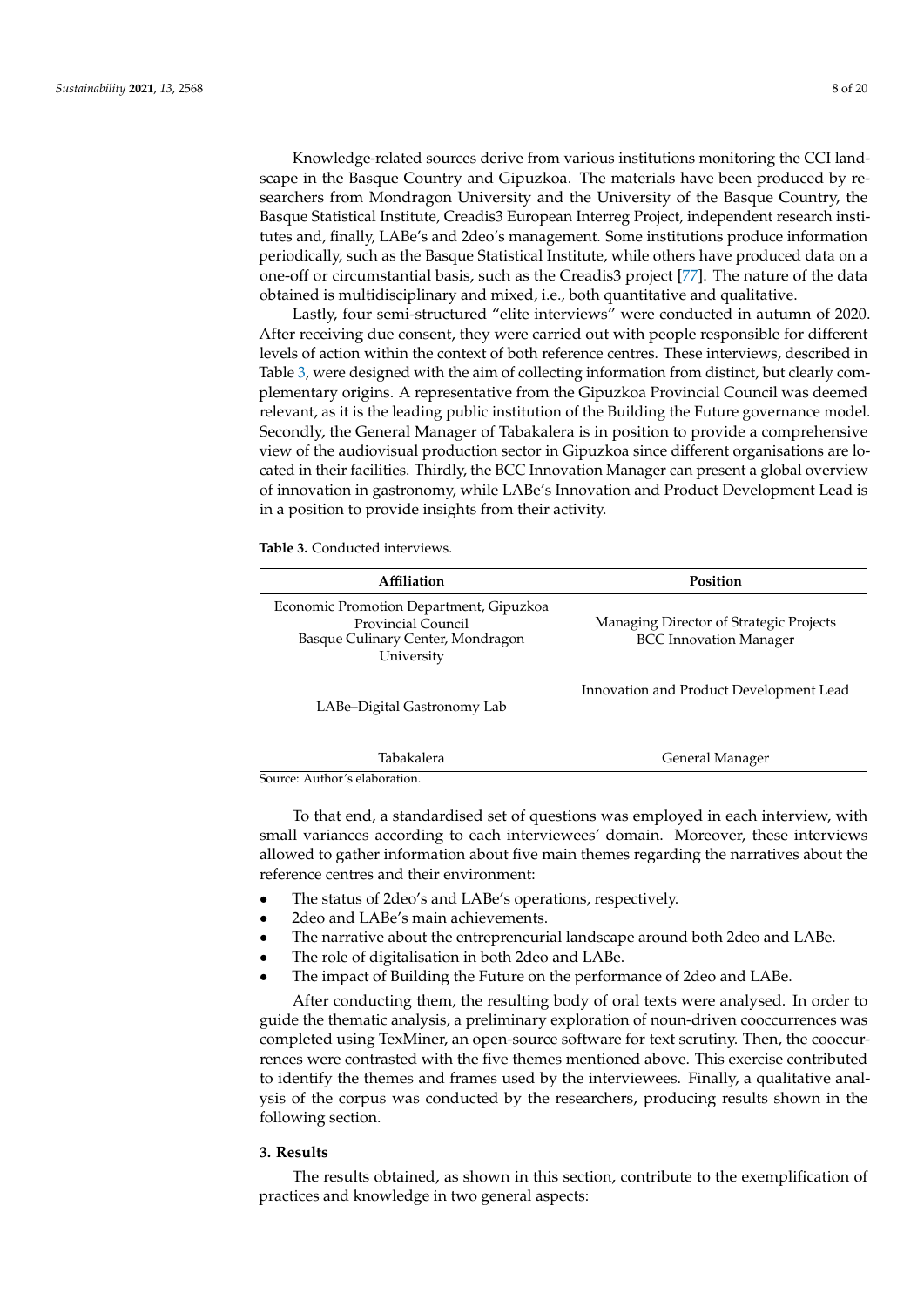- On the governance capabilities of local governments by promoting processes of change and modernisation, in this case, in the creative and digital sphere. Specifically, by promoting more flexible structures, decentralised actions, and developing valuable tools for the management of public policies.
- On the display of concrete examples in which diverse action networks are built, allow a multidimensional approach to problems, and try to articulate multiple disciplines and knowledge in the design and development of different actions.

This contribution is presented in the following sections, which differentiate between 2deo-Basque language Audiovisual Lab and LABe-Digital Gastronomy Lab.

#### *3.1. 2deo–Basque Language Audiovisual Lab*

2deo can be described as a public innovation lab whose mission is to foster the production and consumption of audiovisual content in the Basque language, promoting experimentation in contents, formats, and production. It was launched in May 2019, but the reflection process that led to its creation goes back earlier.

The creation of 2deo was preceded by a collaborative diagnosis process articulated in Gipuzkoa Lab, Building the Future's space for joint experimentation. It involved the participation of the Gipuzkoa Provincial Council, the University of Mondragon, the University of the Basque Country, societal agents as part of a contrast group, agents from the regional audiovisual production sector and specific international collaborations. The focus on the production of audiovisual content in Basque arose from the identification of structural weaknesses and threats in audiovisual consumption by young people in Gipuzkoa. The ad hoc study, 'Basque-speaking teenagers in Gipuzkoa: Consumption and creation of audiovisual content' [\[92\]](#page-18-27) shows that the offerings of content in the Basque language are scarce, unknown to younger audiences, and perceived as unattractive.

As the diagnosis is shared by the agents involved, 2deo's principal goals are:

- To promote the Basque language, particularly among young people.
- To foster the creation of content and formats adapted to new consumption habits.
- To create a referential space for new talent, trends, and products.
- To promote the internationalisation of the sector.

This innovation lab's activity is supported by a series of agents that belong to the quadruple helix. In addition to the stakeholders that have participated in the prior reflection process, also cooperating with 2deo's current activity are EiTB, the University of the Basque Country, the Basque Observatory of Culture, the San Sebastian International Film Festival, and Basque-speaking teenagers, among others. These actors form alliances and joint projects through 2deo's "professionalisation programming", which is comprised by three lines of work:

- 'Applika +', a research project on audiovisual consumption among young university students aged 18 to 22 and product testing among young people aged 14 to 18, in collaboration with the University of the Basque Country, the Basque Observatory of Culture, and EiTB [\[93\]](#page-18-28).
- '2deo. Zinemaldi & Technology', meetings that address digital transformation in the audiovisual field, including an international start-up competition aimed at promoting innovative business projects based on audiovisuals and digitalisation, in collaboration with the San Sebastian International Film Festival, Tecnalia Research & Innovation Foundation, the Basque Government and Petronor.
- Participation in the working group on innovation in audiovisual content aimed at young people created by EiTB.

Meanwhile, one of the interviewees notes that companies in the Basque audiovisual sector suffer from "precariousness and difficulties in obtaining funding, very few risks are taken with new formats [ . . . ] and they have a poor presence in international markets." For another interviewee, 2deo represents a partial response to these problems: "I think the centre's target audience reflects the sector that the centre works in, [ . . . ] an atomised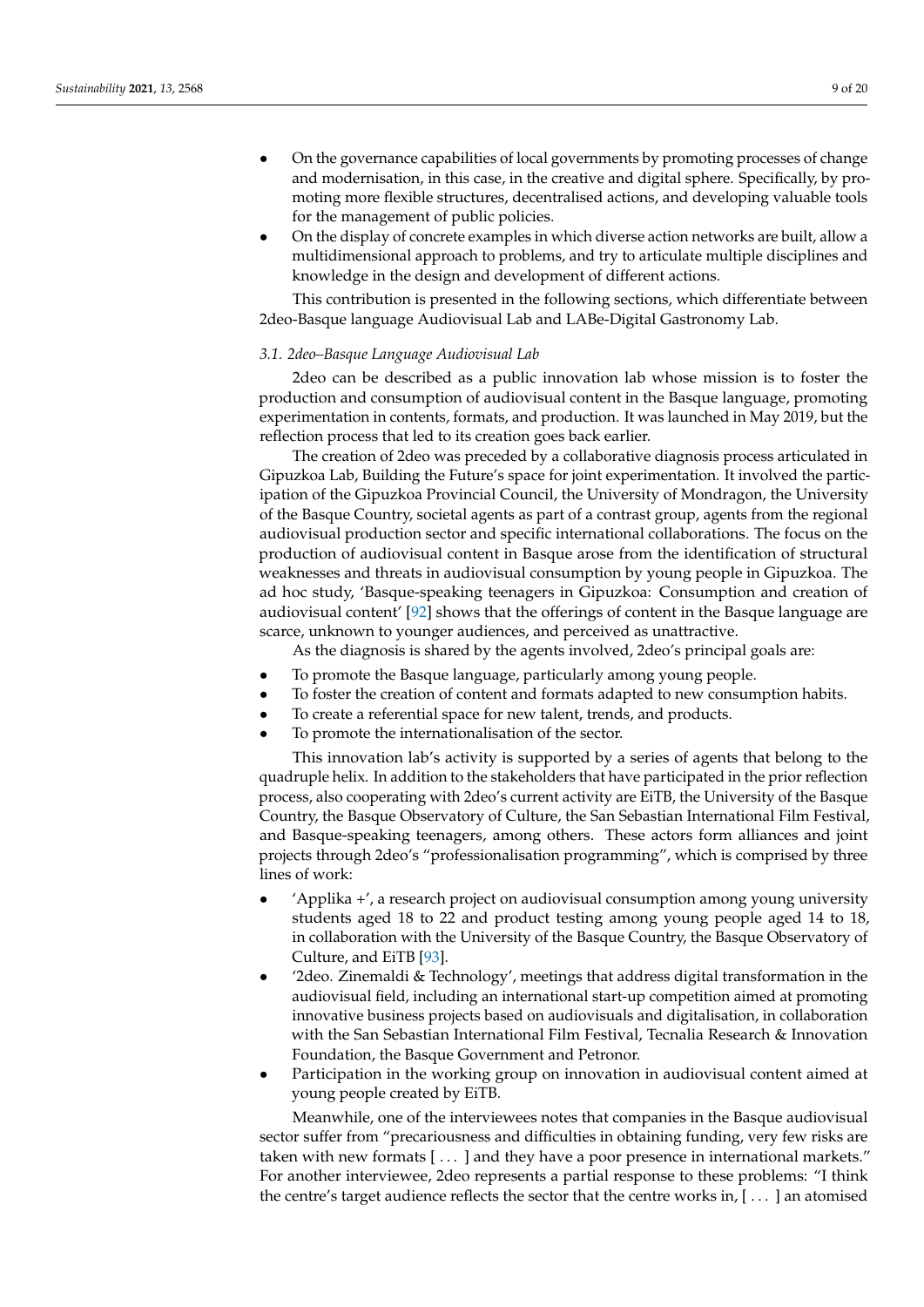ecosystem where we have very small producers: individuals, creatives, people linked to culture and creation." As an alternative, one of the respondents suggests that "if this were accompanied by a competitive taxing policy strategy, Gipuzkoa and especially its capital, San Sebastian, could become a reference point for international productions, which would entail an obvious opportunity for improvement of the audiovisual sector."

The 2deo laboratory has 550 square metres of facilities, divided into collaboration and production areas, spaces for editing and post-production and finally, a work area for the centre's coordinators. The profile of the creatives who use 2deo's resources tends to be, according to one interviewee, "mainly film school students. [ . . . ] Many students from the Elías Querejeta Film School (public film school of Gipuzkoa) go to the facilities to edit work they are creating at the school". The function that Tabakalera fulfils of acting as a physical link is central in Gipuzkoa's audiovisual context, as in addition to 2deo, it also houses the headquarters of the Elías Querejeta Film School and the San Sebastian International Film Festival.

However, the prototypes that are created in 2deo's ecosystem have a notably more professionalised focus. As one of the interviewees explains, "a small company, a cooperative company, two associations and four participants who present the project in their name" carried out audiovisual experiments in 2020. Since the centre opened, 31 audiovisual prototypes have been promoted and 12 of them have been presented at festivals.

In its role as an experimentation and digitalisation hub, 2deo promotes a digital focus of the audiovisual prototypes that are presented. One of its managers observes that "in 2deo's DNA itself, as regards digitalisation, as regards new production methods, new products are very closely linked to digitalisation already." On the one hand, this aspect is directly related to providing cutting-edge technology to users of the centre to test creative ideas, and on the other, to conceptualising productions as attractive products on online distribution platforms of both television and films.

The impact of Covid-19 has caused a significant slowdown of activity. In the words of one of its managers: "I think that in this respect, 2020 has caused us quite a lot of hurt in the sense that, as it is such a strange year, many initiatives that were already planned and approved for 2020 have either had to cancel or be rescheduled over time."

According to the interviewees, the Building the Future collaborative governance model that 2deo is embedded in is key to understand its operation. "Building the Future has led to the creation of these centres and the Department, the Directorate of Strategic Projects that interacts with these reference centres [...] has strongly internalised that way of working in co-governance, in collaboration. They have experienced it as something that is innate." 2deo's activity is eminently experimental, as it adopts the 'Design Thinking' methodology [\[94\]](#page-18-29) in prototyping processes. Moreover, the main criteria for the selection of projects are their "experimental and innovative potential." This working methodology is supported by an annual management plan that is re-evaluated by all the agents participating in the centre's management. On the other hand, the innovation lab itself understands that its outputs help to promote the audiovisual sector and that to this end, it must disseminate the results of its work in the social sphere.

# *3.2. LABe–Digital Gastronomy Lab*

The Digital Gastronomy Lab LABe is a public innovation centre for the development of experimental technologies and methodologies in the field of digital gastronomy. It opened officially in July 2019 and is thus the second public innovation lab created in Gipuzkoa after 2deo–Basque Language Audiovisual Lab. Just like the latter, its creation is fostered by the sub-regional public administration which, during an initial phase of reflection on the territory's qualities, points out that the gastronomy sector is strong and that it contributes significantly to the regional S3.

The emergence of LABe is also closely linked to the strategy of the Basque Culinary Center to consolidate the Basque Country's cuisine and gastronomy sector at the forefront globally. Guipuzkoa is a territory with a consolidated value chain in the field of gastronomy.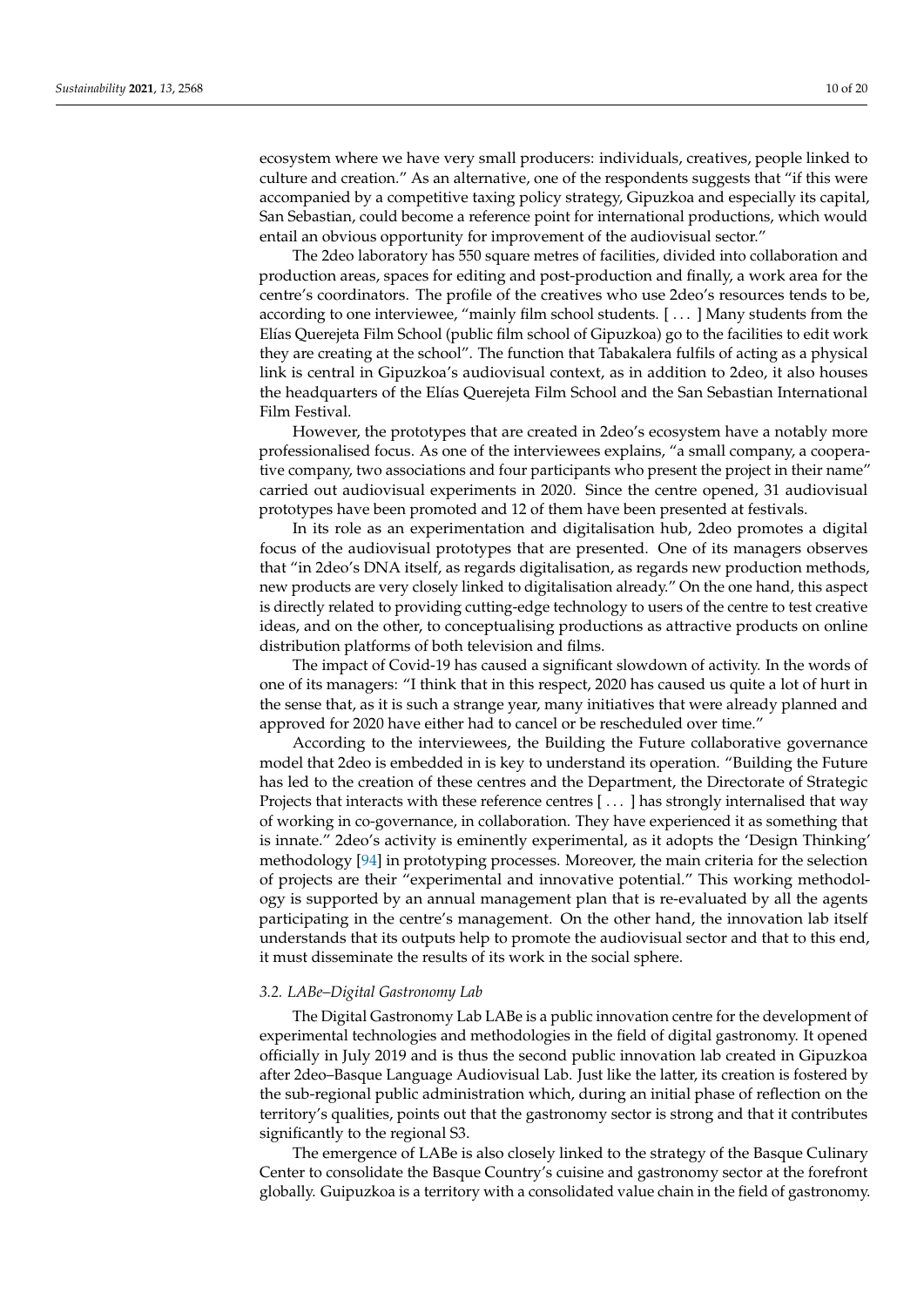Within it, there are internationally strong companies in the gastronomy and restaurant sector, but in addition, it has a cluster dedicated to industrial cuisine products, innovation technology centres, and living labs. LABe, as a space for accelerating digitalisation and innovation, exists within a larger framework of sectoral cooperation. Likewise, the regional smart specialisation strategy supports the creation of LABe thanks to the consideration of Creative Industries as an opportunity niche, where gastronomy can be found [\[95\]](#page-18-30). The 'Basque Industry 4.0' and 'Gastronomy and Nutrition 2020' regional plans provide strategic foundations for the creation of the centre [\[96\]](#page-18-31).

Therefore, the objectives of LABe–Digital Gastronomy Lab are the following:

- To promote talent and the acceleration of start-ups.
- To identify the main technologies, business models and international-level solutions (scouting tasks) and attract them to Guipuzkoa.
- To generate innovation and learning spaces with the multiple agents of the quadruple helix involved.
- To generate spaces of cooperation within the gastronomy value chain.

The vision underlying the creation of LABe was explained by one of our interviewees: "at both the Guipuzkoa Provincial Council and the Basque Culinary Center we understood that we had to consolidate that position of leadership we already have. We enjoy widespread recognition at international level. What happens is that it is true that maybe innovation in the sector, in this case, and I am going to the last part of the value chain, restaurants, was very focused on culinary innovation. On the plate, the guest's experience. ( . . . ) And we thought that in order to continue being referential, we also had to lead that aspect of incorporating technology". As a result, public–private collaboration has led to a physical space of 1400 m<sup>2</sup> in which open experimentation and the implementation of digital work processes is possible. Nevertheless, one of the interviewees notes that the consolidation of LABe "has to stem from working together and interacting with other agents beyond the digital gastronomic space itself."

The sectoral agents that interact at LABe have a variety of features, as companies that are established in the sector, emerging companies, and graduate students from the BCC converge in the centre. Communication with gastronomy businesses is acknowledged as an important vector to identify needs. However, the experimentation process to cover these needs is open and mainly bottom-up: "BCC Innovation intervenes, but a start-up or a company that wants to lead on that issue can intervene; other technology centres that may be slightly more technological than us and which complement us. Somehow this ecosystem is formed based on the identification of an opportunity that can be done by us or it may be because a company or a start-up brings it. The trigger, so to speak, can be several agents, but the philosophy is one of co-creating, yes." Additionally, as a complement to entrepreneurial efforts, LABe's prospective team scouts for emerging technologies at an international level.

From a technological perspective, LABe fulfils a testing function. On one side, it operates as a testing environment for some of the Basque Culinary Centre's research outputs, namely, those oriented towards the digital economy. However, one of the respondents highlights that LABe, understood as a "technological centre", has to compete "at an international level in gastronomy, but with other technology centres, because we understand that the league of centres, from our perspective, which may not be shared, is a different league from that of the universities, and we wanted to be there." On the other hand, start-ups can use LABe to try new devices and techniques that require rare tools or expertise.

In order to support experimental actions, there is a multidisciplinary team of professionals, as one of the interviewees stresses: "I think that the profiles of the people who work there, the fact that they are multidisciplinary, is extremely important. Jose, for example, is a chef, but he is a bit of an odd chef because he is much closer to entrepreneurship, to the promotion of new businesses, to technology than a traditional chef. [ . . . ] But we also have those chefs who are working on culinary innovation, we also have people who know about sensory issues."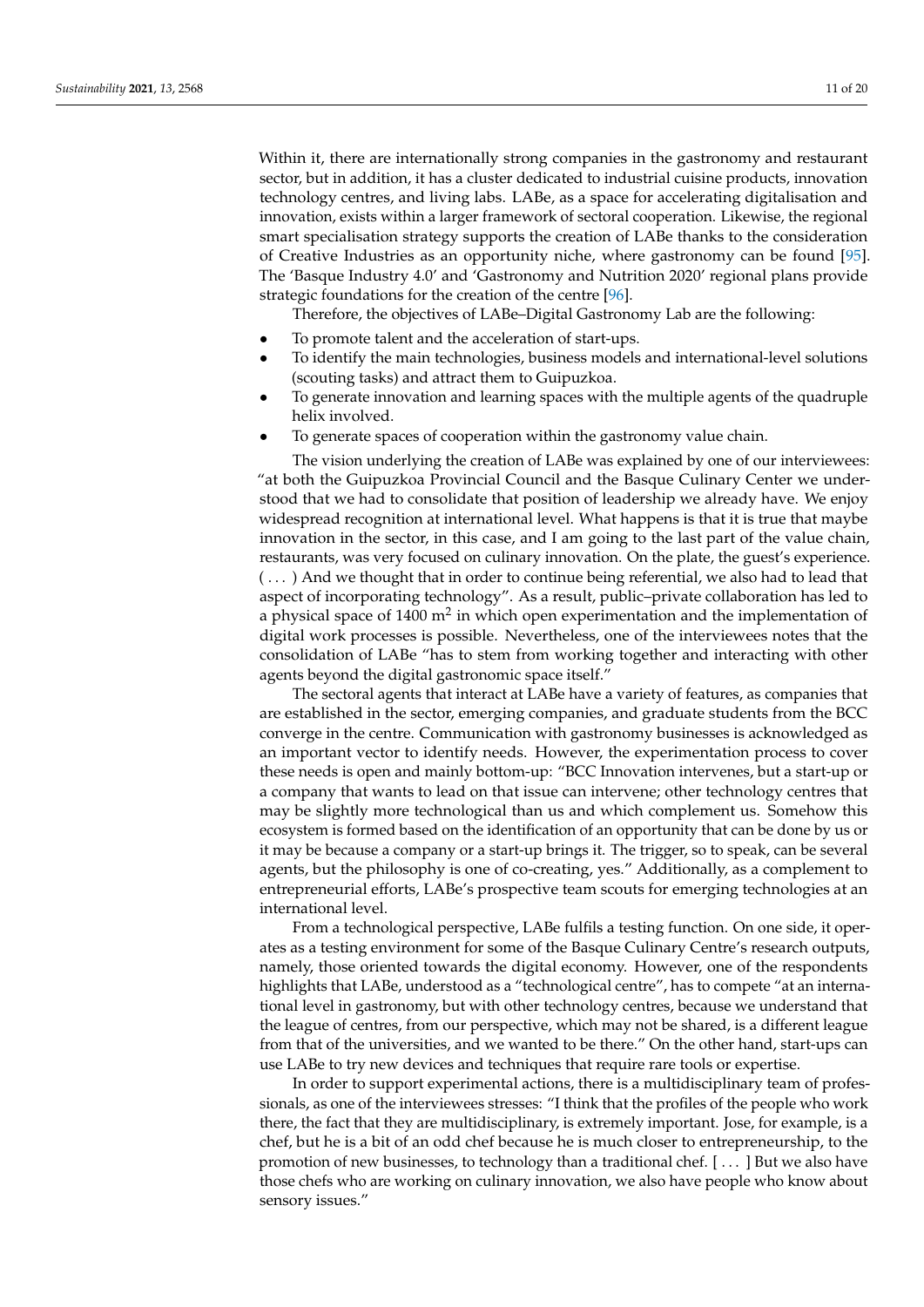The work areas that are focused on the most by the gastronomy innovation lab are the so-called front-office, i.e., activities comprehensible to customers, and the back-office, activities focused on the general management of businesses. The intensification of the digitalisation of both areas is related to the holistic vision of the project. Since its creation, at LABe, 26 test and validation experiments have been performed, 77 start-ups, 43 companies or innovation centres have joined the ecosystem, 5 technological products have been developed, and finally, close to 17,000 customers have passed through its restaurant [\[97\]](#page-18-32).

One of the main challenges that LABe faces is the coordination of all the strata of the sub-regional gastronomy sector, as pointed out by one of the interviewees. "What LABe seeks is to provide stimulus knowing that the levels are different because, of course, within the field of restaurants or gastronomy we have the cutting-edge chefs and then we have the catering venue itself, the local, neighbourhood venue, so in the knowledge that there are very different levels each of us are going to, so to speak, contribute to digitalisation, of course each at their own rate and at their own pace." As with 2deo, Covid-19 has slowed down efforts to expand the centre's action, as much of its activity went online during 2020. In this context, the knowledge transfer to the public has been carried out through practical demonstrations, direct communication with other restaurants, and social media.

The collaborative governance that makes possible and supports LABe–Digital Gastronomy Lab is, again, perceived by the interviewees as essential for the centre's activity: "I think that this spirit is embedded  $[\ldots]$ , because by definition, by default, its starting point is an open concept as we say. So very likely, as we said, without the institution's backing it wouldn't have been possible, to start with." Work is structured through an annual management plan which is contrasted with the activity carried out at the end of said period: "We set ourselves indicators on a scorecard like any other initiative or any other business project might do, and we contrast it with the Gipuzkoa Provincial Council department itself."

# **4. Discussion**

2deo–Basque Language Audiovisual Lab and LABe–Digital Gastronomy Lab are two public innovation labs that are part of a sub-regional collaborative governance programme. The similarities between both reference centres lie in their open nature, as their activity is based on the collaboration of multiple institutional, university, business, and social agents, and promote innovation as a tool to streamline and structure two creative sectors that are markedly fragmented. In fact, it should not be forgotten that audiovisual production in the Basque language and gastronomy are niches of opportunity for the Basque Country's smart specialisation strategy and that, as a result, they are economic spheres with contrasted potential.

Both experiences are part of a regional Smart Specialisation Strategy, which understands that collective knowledge and learning [\[98\]](#page-18-33) are localised and regional in nature [\[99\]](#page-18-34). Smart Specialisation Strategies are closely related to the notion of 'proximity', which asserts the situated character of knowledge through the role played by physical, cognitive, and cultural proximity [\[100](#page-18-35)[,101\]](#page-18-36). What is relevant about the regional dimension is that it allows the development of endogenous competences that depend, to a large extent, on the three factors that we are going to discuss below:

- The roles of the different actors in the system.
- The characteristics of entrepreneurial ecosystems.
- The identification and control of the risks involved in the process.

# *4.1. Roles*

# 4.1.1. Policy Makers and the Institutional Role

The institutional role regulates the relationship between different social actors. Such actors structure their practices differently from one region to another, which creates different types of environments [\[23](#page-16-21)[,102\]](#page-19-0). Hence, in order to enhance the role of these reference centres, it is understood that it is necessary for institutions to promote their activity and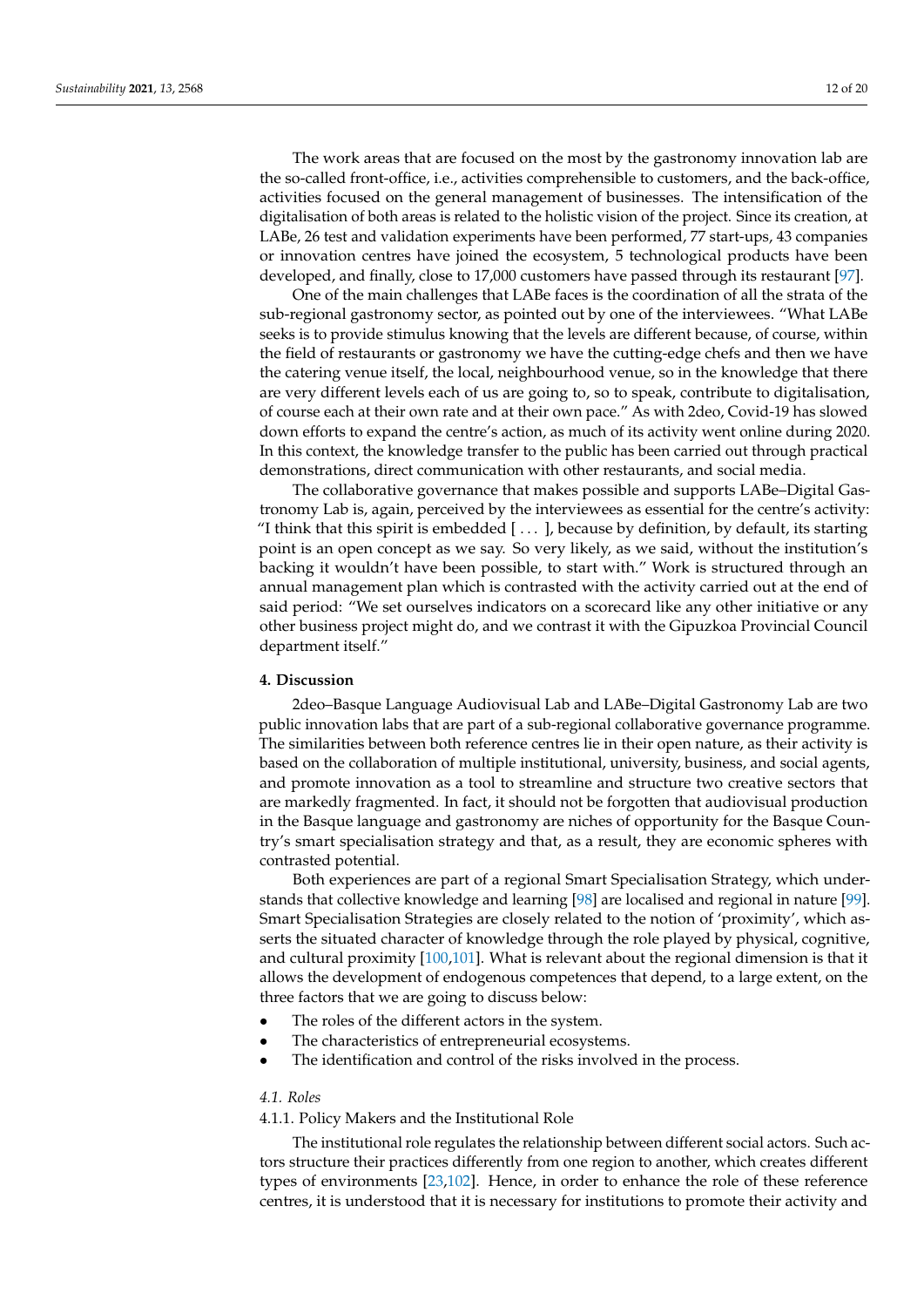learn from the processes they generate [\[103\]](#page-19-1). The Gipuzkoa Provincial Council has made efforts towards creating adequate conditions for effective governance [\[55\]](#page-17-21) to take place. Previous specific governance experiences in Gipuzkoa have not been capable of navigating political and multi-level complexities and, as a result, CCI-promoting policies have suffered delays or drawbacks [\[104\]](#page-19-2). Thus, following Kooiman [\[105\]](#page-19-3), Building the Future provides instruments and actions that have translated into reference centres, that is, LABe, 2deo, and others. Furthermore, Building the Future adheres to a notion of governance based on multiple interactions and joint collaboration, as proposed by Torfing et al. [\[54\]](#page-17-20).

The saliency of the Gipuzkoa Provincial Council in the articulation of audiovisual production and digital gastronomy sectors can be viewed as the assumption of a feeding role, while entrepreneurs act as innovation and transmission agents [\[6](#page-16-5)[,9\]](#page-16-8). Despite its relative importance within the collaborative efforts, government action on both sectors fulfils two distinctive roles. On the one hand, considering the status of audiovisual production at sub-regional level, 2deo seeks to activate creators' digital capabilities and potential. On the other hand, LABe aims to mobilise the gastronomic sector in order to embed digitalisation into emergent and established businesses [\[85](#page-18-20)[,97,](#page-18-32)[106\]](#page-19-4).

In terms of ongoing and expected learning, the political materialisation of these public initiatives has contributed to enrich 'regional learning' and 'policy learning', having an impact on the understanding of organisational change, social learning, and politics as potential and effective vehicles for territorial development [\[107\]](#page-19-5).

Perhaps the key learning lies in the choice of mechanisms that are conducive to the increasing participation of diverse actors, which in turn places high demands on the level of governance. In short, it refers to learning to choose appropriate governance mechanisms and systems in relation to the policy formulations and objectives pursued [\[108,](#page-19-6)[109\]](#page-19-7).

## 4.1.2. The Role of Researchers

Researchers have the fundamental mission of promoting collective learning networks, which enable the creation, preservation, and expansion of the knowledge base necessary to carry out innovation activities [\[110,](#page-19-8)[111\]](#page-19-9). The aim is to set the orientation of the contribution of universities towards local communities, overcoming the restricted conception of academic performance and research production [\[112\]](#page-19-10).

This means building bridges between specialised knowledge and social agents as a whole, promoting interaction with the environment and providing solutions to social demands and problems [\[113\]](#page-19-11). Every innovation lab in Gipuzkoa is supported by at least one university within the Province, who contribute to explore selected areas of work and produce knowledge. The University of Mondragon and the Public University of the Basque Country have been identified in this study.

The practical experience of these interactions should produce lessons in terms of the positioning of universities and researchers in relation to the knowledge economy of the 21st century. Thus, universities are increasingly linked to the practical challenges of society identified by governments and public institutions [\[114\]](#page-19-12).

# 4.1.3. The Role of Practitioners

The role of practitioners is fundamentally concerned with promoting the development of communities that share ideas, information, and knowledge through collaborative working mechanisms [\[115\]](#page-19-13), in which the communicative processes that foster partnerships between agents become vital [\[116\]](#page-19-14). In this case, sharing means that agents develop a practice in common and jointly create a particular learning path, which is why the production, communication, and transfer of knowledge is always "situated", i.e., it is strongly influenced by the social context in which the practice takes place [\[117,](#page-19-15)[118\]](#page-19-16).

Alternatively, collaborations with various kinds of agents need to be intensified and consolidated, as some respondents have noted above. Both reference centres are in the early stages of their operations and the prevalence of the sub-regional government has been greater than an ideal scheme would indicate. This development, however, has been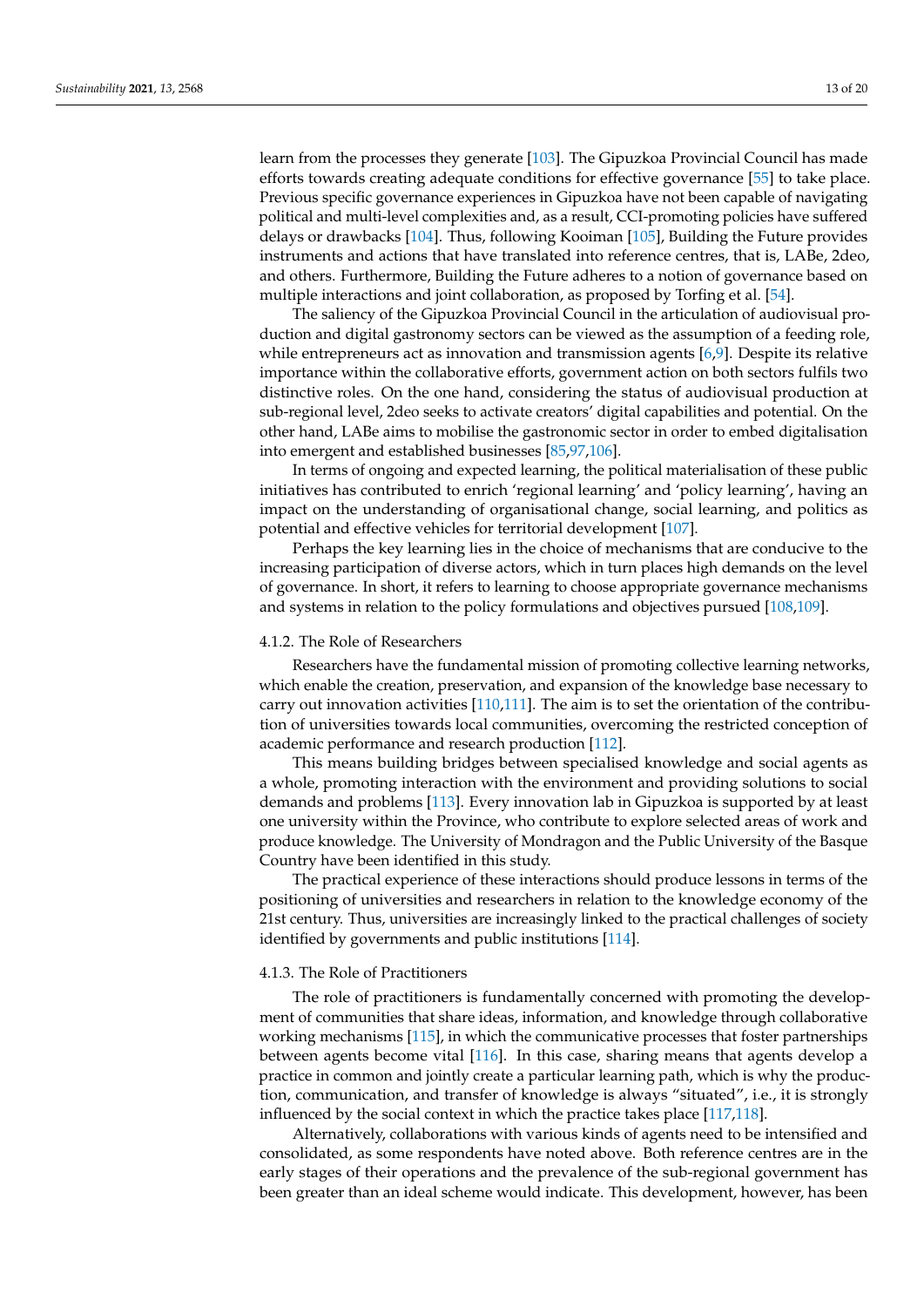examined in the Smart Specialisation literature. S3, as a vertical policy implementation, requires a strong presence of government action initially [\[31,](#page-17-0)[32\]](#page-17-1). In order to increase the involvement of other actors, enhancements to the regional entrepreneurial ecosystem have been suggested [\[66\]](#page-18-1). In this vein, 2deo and LABe follow a congruent line of work.

From a learning perspective, the creation of an expansive learning context [\[119\]](#page-19-17) must promote the transmission and distribution of knowledge in order to produce an increase in value for individuals, organisations, and the territory as a whole. Collective learning processes depend to a large extent on the absorptive capacity of a territory or region. The absorptive capacity is a relational concept that defines the capacity of organizations to interpret, assimilate, transform, and exploit external knowledge on the basis of accumulated internal knowledge [\[120\]](#page-19-18). Reference centres in Gipuzkoa dedicated to open innovation contribute to bridge the gap between the learning potential within the Basque Country and the actual absorptive capacity of its social capital.

### *4.2. Entrepreneurial Ecosystem*

Sussan and Acs [\[121\]](#page-19-19) (p. 58) propose that entrepreneurial ecosystems have as a main result the sustainability itself of the entrepreneurial process. This is because entrepreneurial ecosystems are complex and fragile systems, where "many elements interact to produce systems performance, thus, the system method needs to allow the constituent elements to interact." Thus, the basic function of 2deo and LABe is to promote interaction between the "constituent elements" of their respective sectors, while providing a safety net for innovative and emerging initiatives. Moreover, this is supported by the policy recommendations of the European Creative Industries Alliance, who suggests fostering cross-sectional collaboration as a means to stimulate innovation and growth [\[122\]](#page-19-20).

The Province of Gipuzkoa, as part of the Autonomous Community of the Basque Country, has been rated above the European average in entrepreneurial ecosystems indexes [\[123\]](#page-19-21). However, the results obtained in this study suggest that the entrepreneurial capacities of audiovisual production and digital gastronomy need to be distinctively examined within a broader economy. Accordingly, LABe emerges in an already active entrepreneurial environment, although lacking in connectivity. Audiovisual production in Basque language, on the other side, requires support from different angles in order to be active and autonomous.

The use of open innovation and design thinking methods at 2deo and LABe, which are applied non-linearly, encourages the promoted projects to adopt adaptability as a latent feature, [\[94\]](#page-18-29). At the same time, the technological environment in which creatives, small start-ups or digitally innovative companies act is ever-changing. This becomes more pressing when considering the challenge of the scalability of their projects. In fact, the Basque Country's CCI state that they find huge difficulties in obtaining funding, but at the same time, few difficulties in making use of the technology they have available [\[124\]](#page-19-22). According to Nambisan [\[125\]](#page-19-23) (p. 1034), this behaviour is more adequate for changing contexts, as "[overall] entrepreneurial success may no longer be reflected by the enactment of a predefined opportunity or the execution of a predefined value proposition. Instead, entrepreneurial actions would need to be oriented toward facilitating a continuously evolving value proposition."

Therefore, from a general perspective, it seems apparent that the institutional framework has a considerable influence on entrepreneurial activity; in particular, on the conditions of possibility so that this entrepreneurship can take place and be sustainable over time. Taking other public programmes for the development of innovation as inspiration, it can be said that the most important task of institutions is coalition building, while the search for new alternatives is an exploratory task and corresponds to the economic and knowledge production sectors [\[126\]](#page-19-24). In this sense, Building the Future aims to enable the collective formulation of initiatives in order to build a joint public agenda for Gipuzkoa, which requires robust governance strategies and networks [\[127\]](#page-19-25). 2deo and LABe innovation labs are key components of this endeavour.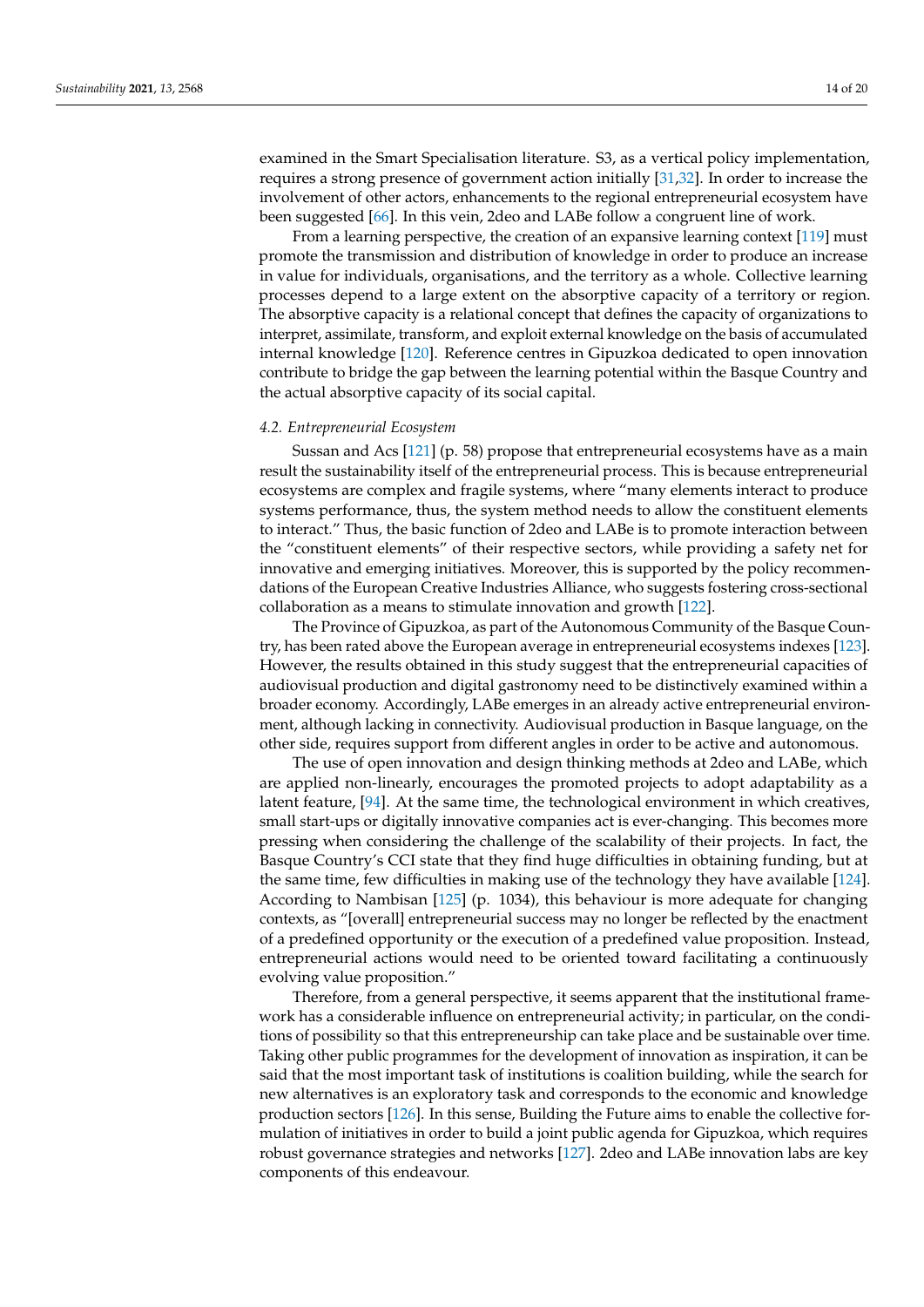# *4.3. Risks*

Given that innovation labs in Gipuzkoa are framed within the Building the Future collaborative governance model, their operations face various risks that must be taken into account. Such risks can be divided into two main categories: organisational risks and dynamic risks.

Firstly, organisational risks derive from an excessive dependence on the Gipuzkoa Provincial Council. Since their creation, both innovation labs have been led by the subregional government with the aim of stimulating entrepreneurial contexts within the territory. This configuration is still far from achieving better forms of distributed leadership. It is understood that leadership must be shared so that the operations of the innovation labs produce innovative outcomes based on the EDP. Moreover, shared and collaborative leadership would help to consolidate innovation labs and make their operations more independent. Sustained dependence on the Gipuzkoa Provincial Council could potentially hinder the consolidation of the innovation labs and the emergence of an active entrepreneurial ecosystem.

Secondly, dynamic risks are those relative to the specific activities carried out in 2deo and LABe. As reflected in the results section, 2deo and LABe's innovation and project acceleration processes are clearly defined and applied accordingly: public calls for proposals, active listening, technology scouting, connection between agents, etc. However, the participation of multiple actors does not necessarily translate into collective comprehension of the innovation labs. In other words, if entrepreneurial agents and society do not gradually take ownership of the reference centres, the collaborative nature of the initiative could be at risk. In this regard, the main contribution of the innovation labs is not their existence, but the outcomes of their work. Their success relies on their production. Therefore, there must be a sensible transfer of knowledge and results in order to make them feasible for sectoral agents.

Due to the Covid-19 pandemic, both reference centres have reduced their production, but they have also adopted different actions directing them towards digital media and thus have avoided completely halting their work. As a whole, the Basque Creative and Cultural sector has adopted similar tactics as a result of Covid-19, as shown by the Basque Observatory of Culture [\[128\]](#page-19-26): faced with a 71% reduction in activity compared to 2019, 26% of companies have adapted their work digitally, and 10% of companies have adopted innovation strategies to transform their activity in the new context. These alterations are consistent with the broader European CCI landscape, where there has been an increase of digital cultural and creative activities, even though not strong enough to compensate for the lack of physical exhibition and distribution options [\[129\]](#page-19-27).

# **5. Conclusions**

This article has analysed the activity of two public innovation labs created under 'Building the Future', the governance model of the Gipuzkoa Provincial Council (Basque Country, Spain) [\[44\]](#page-17-13), which influence two key sectors of the sub-regional creative economy, i.e., audiovisual production in the Basque language and digital gastronomy. In general terms, these public innovation labs have four fundamental goals: to promote digitalisation in their sectors, to foster innovation, to enable and accelerate the growth of start-ups, and in a cross-cutting manner, to contribute towards sectoral coordination through collaborative governance.

Cultural and creative industries are opportunity niches of the smart specialisation strategy of the Basque Autonomous Community and, as part of it, the Gipuzkoa Provincial Council has promoted the creation of two innovation labs: '2deo–Basque Language Audiovisual Lab' and 'LABe–Digital Gastronomy Lab'. Both labs are located in San Sebastian, the province's capital. The International Centre for Contemporary Culture, Tabakalera, houses the headquarters of both centres, as the regional members of the quadruple helix understood that it is a public space that is highly adequate for the convergence and articulation of sectoral agents.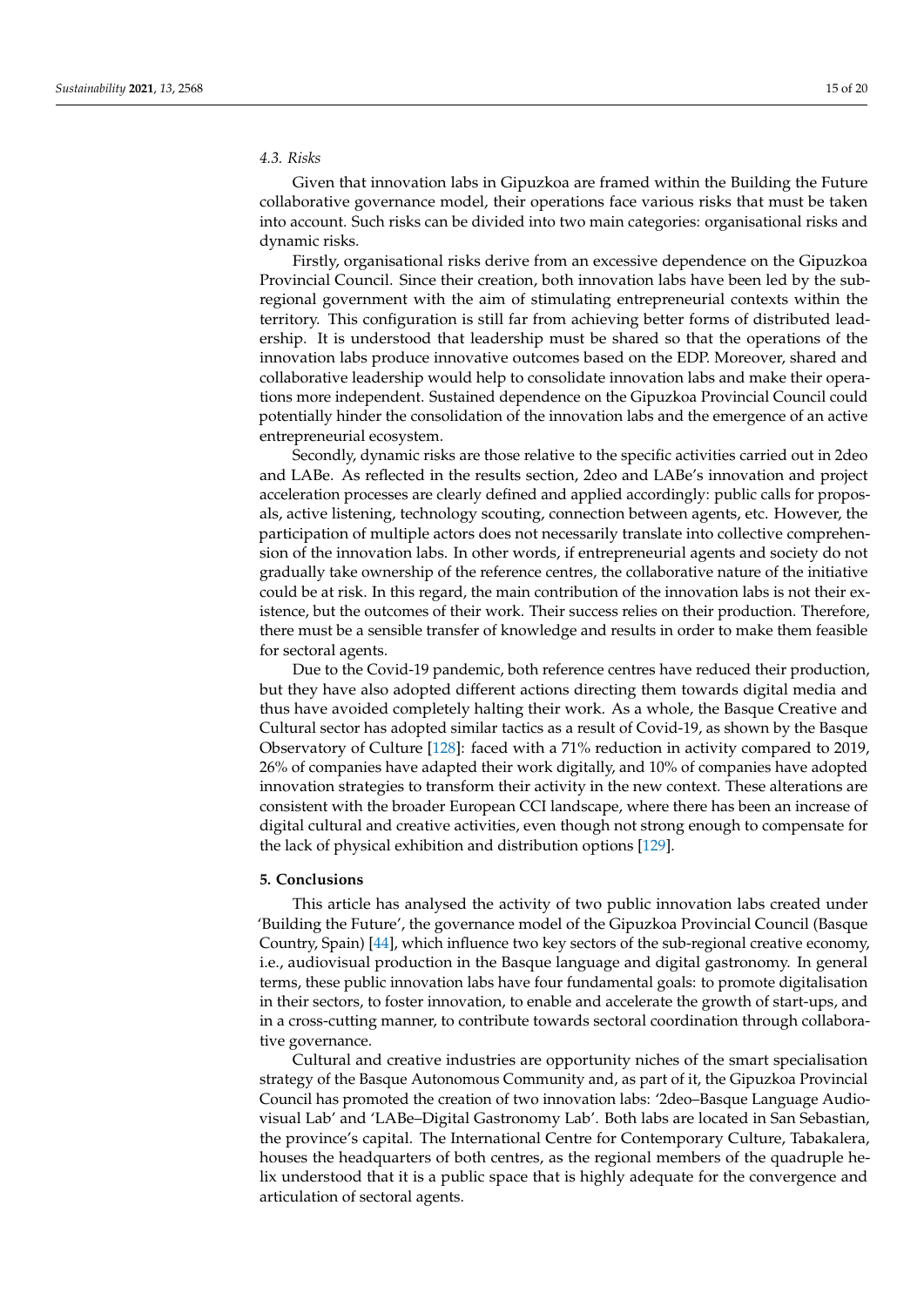The contributions of this study consist of two main lines of work: firstly, a display of a governance model enabling mechanisms for collaboration and, secondly, the operations of two public innovation labs fostering digitalisation.

These innovation labs represent an intermediate outcome of a set of transformation processes fostered by a public governance model: Building the Future. As such, this paper presents a working example of versatile, decentralised, and co-dependency structures that have the potential to activate and connect dynamic economic sectors [\[54](#page-17-20)[,105\]](#page-19-3). Although the role of thesub-regional government is currently dominant, a stronger entrepreneurial ecosystem could be able to garner space and significance. Hence, the raison d'être of both centres cannot be understood exclusively in dichotomous terms, i.e., as corrective interventions or positive stimuli. On the one hand, 2deo was created after the University of the Basque Country carried out a diagnostic study, but it is also understood as an opportunity for innovation by institutions and sectoral agents. On the other, LABe emerged in a sector with strong roots in Gipuzkoa, where it is difficult to access innovative technologies and which would benefit from increased interactions in the value chain. This translates into the combination of bottom-up processes (entrepreneurial action) with top-down strategies (public action) which are implemented through deliberation and collaboration.

The practice and analysis of this governance model concerns policy makers, practitioners, and researchers alike, as they interact in multiple collaborative contexts. For policy makers, the operation of innovation labs under Building the Future exemplifies the plausibility of adopting public collaborative strategies in order to adapt to socio-economic changes. Practitioners find a representation of their work as connectors and communicators of openly generated knowledge, which requires solid absorptive capacity in the CCI sector. As contributing agents, researchers and universities are involved by bringing specialised knowledge closer to the needs of the social environment around innovation labs.

In terms of impact, 2deo and LABe have facilitated the creation of multiple projects and have coordinated the work of a large number of professionals, emerging talents, and researchers, but management stresses that both innovation labs are undergoing consolidation processes. As young centres, it remains to be analysed how they can offer support beyond early business prototypes and help in scale-up cases. 2deo specifically operates within a sector that faces important difficulties in terms of business sustainability. LABe's environment, while diverse, is better established and capable of actively bringing forward digitalisation initiatives for testing and development.

Nevertheless, innovation labs face several risks that compromise their consolidation and growth in the medium term. These risks are based, on the one hand, on the lack of shared leadership and excessive dependence on public actors and, on the other hand, on the stagnation of knowledge transfer to entrepreneurial and innovative actors.

The arrival of the Covid-19 pandemic reduced the amount of work achievable during 2020, meaning that successive measurements of the actual impact of both centres should be carried out starting in 2021. This could shed a brighter light on the evolution of CCI in Gipuzkoa, which are part of the greater European productive context [\[129\]](#page-19-27). Focusing on governance structures and managerial views, this study did not intend to provide detailed accounts of the innovation methodologies or specific work dynamics that are employed in the innovation labs of Gipuzkoa. Moreover, the findings of this case study should be cautiously interpreted in relation to other spatial and institutional arrangements. As previously discussed, CCI and entrepreneurial ecosystems are notably context-dependent, especially in regions where CCI are part of the S3 in place.

**Author Contributions:** Conceptualisation, A.U. and X.B.; Methodology, X.B. and A.L.; Formal analysis, A.U., X.B., A.L.; Writing A.U.; X.B.; A.L.; Review and editing, A.U. and A.L. All authors approved the final version. All authors have read and agreed to the published version of the manuscript.

**Funding:** This research received no external funding.

**Institutional Review Board Statement:** Not applicable.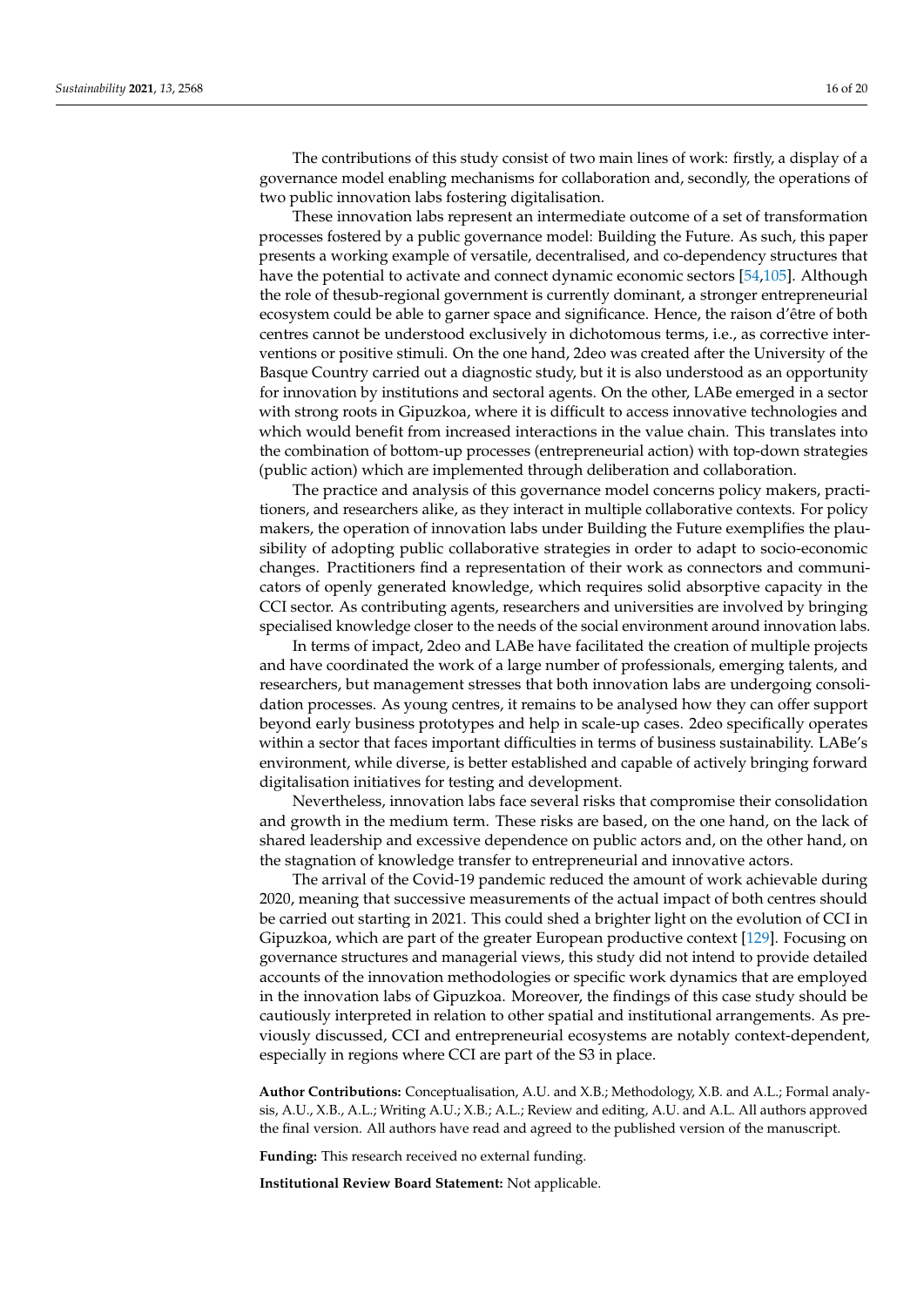**Informed Consent Statement:** Not applicable.

**Conflicts of Interest:** The authors declare no conflict of interest.

# **References**

- <span id="page-16-0"></span>1. UNCTAD. *Creative Economy Report*; United Nations Conference on Trade and Developmente: Geneva, Switzerland, 2010.
- <span id="page-16-1"></span>2. Observatory of Basque Culture. *Conceptual Delineation and Definition of CCI Sectors in the Basque Country*; Basque Government: Vitoria, Spain, 2018.
- <span id="page-16-2"></span>3. Loots, E.; van Witteloostuijn, A. The growth puzzle in the creative industries or why creatives and their industries are a special case. *Revue de l'Entrepreneuriat* **2018**, *17*, 39–58. [\[CrossRef\]](http://doi.org/10.3917/entre.171.0039)
- <span id="page-16-3"></span>4. Lazzeretti, L.; Capone, F.; Innocenti, N. *The Evolution of 'Creative Economy' Research*; Working Paper N. 1/2016; Università Degli Studi di Firenze: Firenze, Italy, 2016.
- <span id="page-16-4"></span>5. Stam, E.; van de Ven, A. Entrepreneurial ecosystem elements. *Small Bus. Econ.* **2019**. [\[CrossRef\]](http://doi.org/10.1007/s11187-019-00270-6)
- <span id="page-16-5"></span>6. Stam, E.; Spigel, B. *Entrepreneurial Ecosystems*; Working Paper N. 16-13; Utrecht School of Economics: Utrecht, The Netherlands, 2016.
- <span id="page-16-6"></span>7. Acs, Z.J.; Stam, E.; Audretsch, D.; O'Connor, A. The lineages of the entrepreneurial ecosystem approach. *Small Bus. Econ.* **2017**, *49*, 1–10. [\[CrossRef\]](http://doi.org/10.1007/s11187-017-9864-8)
- <span id="page-16-7"></span>8. Schumpeter, J.A. The theory of economic development. In *Joseph Alois Schumpeter*; Backhaus, J., Ed.; Kluwer: Boston, MA, USA, 2003; pp. 61–116.
- <span id="page-16-8"></span>9. Acs, Z.J.; Estrin, S.; Mickiewicz, T.; Szerb, L. Entrepreneurship, institutional economics, and economic growth: An ecosystem perspective. *Small Bus. Econ.* **2018**, *51*, 501–514. [\[CrossRef\]](http://doi.org/10.1007/s11187-018-0013-9)
- <span id="page-16-9"></span>10. Miller, D.J.; Acs, Z.J. The campus as entrepreneurial ecosystem: The University of Chicago. *Small Bus. Econ.* **2017**, *49*, 75–95. [\[CrossRef\]](http://doi.org/10.1007/s11187-017-9868-4)
- <span id="page-16-10"></span>11. O'Connor, J. *The Cultural and Creative Industries: A Literature Review*, 2nd ed.; Creativity, Culture and Education: Newcastle Upon Tyne, UK, 2010.
- 12. Tödtling, F. *The Uneven Landscape of Innovation Poles, Local Embeddedness and Global Networks*; IIR-Discussion Papers; WU Vienna University of Economics and Business: Vienna, Austria, 1992; Available online: <https://epub.wu.ac.at/id/eprint/6164> (accessed on 26 February 2021).
- <span id="page-16-11"></span>13. Valler, D. Strategy and Partnership in Local Economic Development: A Case Study in Local Economic Strategy Making. *Rev. Policy Res.* **1991**, *10*, 109–116. [\[CrossRef\]](http://doi.org/10.1111/j.1541-1338.1991.tb00099.x)
- <span id="page-16-12"></span>14. Law, C.M. Urban Tourism and its Contribution to Economic Regeneration. *Urban Stud.* **1991**, *29*, 599–618. [\[CrossRef\]](http://doi.org/10.1080/00420989220080581)
- <span id="page-16-13"></span>15. Pratt, A.C. Creative cities: Tensions within and between social, cultural and economic development: A critical reading of the UK experience. *City Cult. Soc.* **2010**, *1*, 13–20. [\[CrossRef\]](http://doi.org/10.1016/j.ccs.2010.04.001)
- <span id="page-16-14"></span>16. Gratton, C.; Richards, G. The Economic Context of Cultural Tourism. In *Cultural Tourism in Europe*; Richards, G., Ed.; ATLAS: Arnhem, The Netherlands, 2005; pp. 55–66.
- <span id="page-16-15"></span>17. UNCTAD. *Creative Economy Report*; United Nations Conference on Trade and Development: Geneva, Switzerland, 2008.
- <span id="page-16-16"></span>18. Flew, T.; Cunningham, S. Creative Industries after the first decade of debate. *Inf. Soc.* **2010**, *26*, 113–123. [\[CrossRef\]](http://doi.org/10.1080/01972240903562753)
- <span id="page-16-17"></span>19. Prince, R. Globalizing the Creative Industries Concept: Travelling Policy and Transnational Policy Communities. *J. Arts Manag. Law Soc.* **2010**, *40*, 119–139. [\[CrossRef\]](http://doi.org/10.1080/10632921.2010.486282)
- <span id="page-16-18"></span>20. Chapain, C.; Comunian, R. Enabling and Inhibiting the Creative Economy: The Role of the Local and Regional Dimensions in England. *Reg. Stud.* **2010**, *44*, 717–734. [\[CrossRef\]](http://doi.org/10.1080/00343400903107728)
- <span id="page-16-19"></span>21. Jayne, M. Creative Industries: The Regional Dimension? *Environ. Plan. C Gov. Policy* **2005**, *23*, 537–556. [\[CrossRef\]](http://doi.org/10.1068/c0453)
- <span id="page-16-20"></span>22. Schlesinger, P. Expertise, the academy and the governance of cultural policy. *Media Cult. Soc.* **2013**, *35*, 27–35. [\[CrossRef\]](http://doi.org/10.1177/0163443712464555)
- <span id="page-16-21"></span>23. Andres, L.; Chapain, C. The Integration of Cultural and Creative Industries into Local and Regional Development Strategies in Birmingham and Marseille: Towards an Inclusive and Collaborative Governance? *Reg. Stud.* **2013**, *47*, 161–182. [\[CrossRef\]](http://doi.org/10.1080/00343404.2011.644531)
- 24. Power, D. Culture, creativity and experience in Nordic and Scandinavian cultural policy. *Int. J. Cult. Policy* **2009**, *15*, 445–460. [\[CrossRef\]](http://doi.org/10.1080/10286630902893690)
- 25. Boix, R.; Hervás-Oliver, J.L.; De Miguel-Molina, B. Micro-geographies of creative industries clusters in Europe: From hot spots to assemblages. *Reg. Sci.* **2015**, *94*, 753–772. [\[CrossRef\]](http://doi.org/10.1111/pirs.12094)
- <span id="page-16-22"></span>26. Boix, R.; Lazzeretti, L.; Capone, F.; de Popris, L.; Sánchez, D. The geography of creative industries in Europe: Comparing France, Great Britain, Italy and Spain. In Proceedings of the ERSA Congress, Jönköping, Sweden, 19–23 August 2010.
- <span id="page-16-23"></span>27. Cooke, P.; Memedovic, O. *Strategies for Regional Innovation Systems: Learning Transfer and Applications*; United Nations Industrial Development Organization: Vienna, Austria, 2003.
- <span id="page-16-24"></span>28. Cooke, P. Regional Innovation Systems, Clusters, and the Knowledge Economy. *Ind. Corp. Chang.* **2001**, *10*, 945–974. [\[CrossRef\]](http://doi.org/10.1093/icc/10.4.945)
- <span id="page-16-25"></span>29. European Commission. EU Budget: Regional Development and Cohesion Policy beyond 2020. Press Release. Available online: [https://ec.europa.eu/commission/presscorner/api/files/document/print/en/ip\\_18\\_3885/IP\\_18\\_3885\\_EN.pdf](https://ec.europa.eu/commission/presscorner/api/files/document/print/en/ip_18_3885/IP_18_3885_EN.pdf) (accessed on 14 November 2020).
- <span id="page-16-26"></span>30. McCann, P.; Ortega-Argilés, R. Smart Specialization, Regional Growth and Applications to European Union Cohesion Policy. *Reg. Stud.* **2015**, *49*, 1291–1302. [\[CrossRef\]](http://doi.org/10.1080/00343404.2013.799769)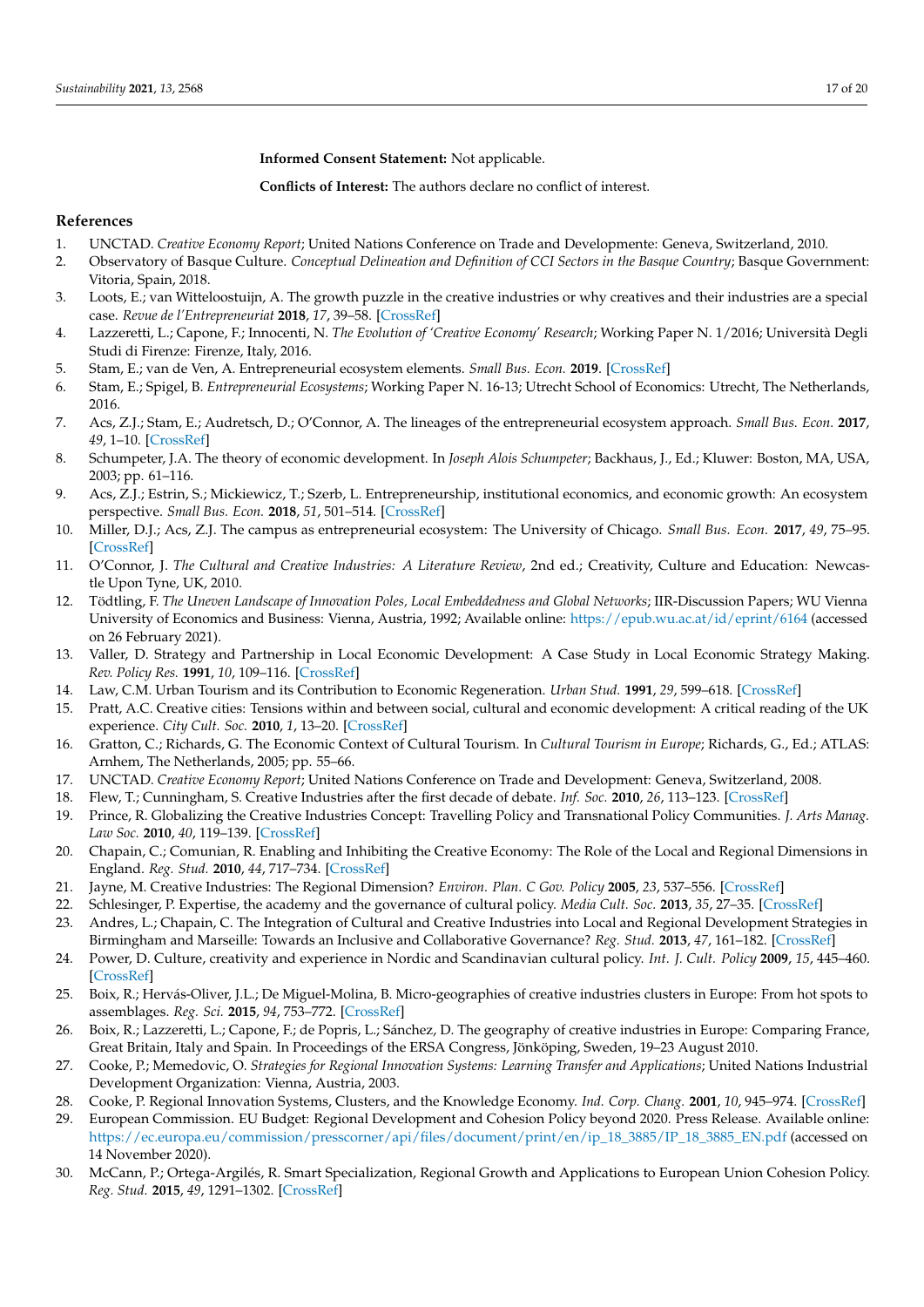- <span id="page-17-0"></span>31. McCann, P.; Ortega-Argilés, R. Smart specialisation: Insights from the EU experience and implications for other economies. *J. Reg. Res.* **2016**, *36*, 279–293.
- <span id="page-17-1"></span>32. Asheim, B.T. Smart specialisation, innovation policy and regional innovation systems: What about new path development in less innovative regions? *Innov. Eur. J. Soc. Sci. Res.* **2019**, *32*, 8–25. [\[CrossRef\]](http://doi.org/10.1080/13511610.2018.1491001)
- <span id="page-17-2"></span>33. Foray, D. *Smart Specialisation: Opportunities and Challenges for Regional Innovation Policy*; Routledge: Abingdon, UK, 2015.
- <span id="page-17-3"></span>34. Castro-Spila, J.; Unceta, A.; Luna, Á. The double helix of organizations: Social Performance and Social Innovation. In Proceedings of the R&D Management Conference, University of Cambridge, Cambridge, UK, 3–6 July 2016.
- <span id="page-17-4"></span>35. Carayannis, E.; Grigoroudis, E. Quadruple Innovation Helix and Smart Specialization: Knowledge Production and National Competitiveness. *Foresight STI Gov.* **2016**, *10*, 31–42. [\[CrossRef\]](http://doi.org/10.17323/1995-459x.2016.1.31.42)
- <span id="page-17-5"></span>36. Foray, D. Should we let the genie out of the bottle? On the new industrial policy agenda and the example of smart specialisation. In *Uscire Dalla Crisi: Città, Comunità, Specializzazioni Intelligenti*, 1st ed.; Antonietti, R., Corò, G., Gambarotto, F., Eds.; FrancoAngeli: Milan, Italy, 2015; pp. 25–30.
- <span id="page-17-6"></span>37. European Commission. *National/Regional Innovation Strategies for Smart Specialisation (RIS3)*; Cohesion Policy 2014–2020; Factsheet; European Commission: Brussels, Belgium, 2014. [\[CrossRef\]](http://doi.org/10.2776/20697)
- <span id="page-17-7"></span>38. OECD. *OECD Reviews of Regional Innovation: Basque Country, Spain*, 1st ed.; OECD Publishing: Paris, France, 2011; pp. 41–51.
- <span id="page-17-8"></span>39. Littoz-Monnet, A. Agenda-Setting Dynamics at the EU Level: The Case of the EU Cultural Policy. *J. Eur. Integr.* **2012**, *34*, 505–522. [\[CrossRef\]](http://doi.org/10.1080/07036337.2011.638065)
- <span id="page-17-9"></span>40. Galloway, S.; Dunlop, S. A Critique of Definitions of the Cultural and Creative Industries in Public Policy. *Int. J. Cult. Policy* **2007**, *13*, 17–31. [\[CrossRef\]](http://doi.org/10.1080/10286630701201657)
- <span id="page-17-10"></span>41. Morgan, K. Collective entrepreneurship: The Basque model of innovation. *Eur. Plan. Stud.* **2016**, *24*, 1544–1560. [\[CrossRef\]](http://doi.org/10.1080/09654313.2016.1151483)
- <span id="page-17-11"></span>42. Ansell, C.; Gash, A. Collaborative Platforms as a Governance Strategy. *J. Public Adm. Res. Theory* **2017**, *28*, 16–32. [\[CrossRef\]](http://doi.org/10.1093/jopart/mux030)
- <span id="page-17-12"></span>43. Barandiaran, X.; Restrepo, N.; Luna, Á. Collaborative governance in tourism: Lessons from Etorkizuna Eraikiz in the Basque Country, Spain. *Tour. Rev.* **2019**, *74*, 902–914. [\[CrossRef\]](http://doi.org/10.1108/TR-09-2018-0133)
- <span id="page-17-13"></span>44. Model–Etorkizuna Eraikiz. Available online: <https://www.gipuzkoa.eus/en/web/etorkizunaeraikiz/model> (accessed on 2 December 2020).
- <span id="page-17-14"></span>45. Fung, A. Putting the Public Back into Governance: The Challenges of Citizen Participation and Its Future. *Public Adm. Rev.* **2015**, *74*, 513–522. [\[CrossRef\]](http://doi.org/10.1111/puar.12361)
- 46. Nichols Clark, T.; Hoffman-Martinot, V. (Eds.) *The New Political Culture*; Routledge: New York, NY, USA, 1998.
- <span id="page-17-15"></span>47. Canel, M.J.; Luoma-aho, V. *Public Sector Communication. Closing Gaps between Citizens and Organizations*; Wiley-Blackwell: Boston, MA, USA, 2018.
- <span id="page-17-16"></span>48. Levi-Faur, D. (Ed.) *The Oxford Handbook of Governance*; Oxford University Press: Oxford, UK, 2014.
- 49. Torfing, J. *Collaborative Innovation in the Public Sector*; Georgetown University Press: Washington, DC, USA, 2016.
- 50. European Commission. *Promoting Good Governance*; European Social Fund: Luxembourg, 2014.
- <span id="page-17-17"></span>51. Peters, G. Governance as Political Theory. In *The Oxford Handbook of Governance*; Levi-Faur, D., Ed.; Oxford University Press: Oxford, UK, 2014; pp. 19–32.
- <span id="page-17-18"></span>52. Beck, U.; Giddens, A.; Lash, S. *Reflexive Modernization: Politics, Tradition and Aesthetics in the Modern Social Order*; Stanford University Press: Stanford, CA, USA, 1994.
- <span id="page-17-19"></span>53. Fung, A.; Wright, E. Deepening Democracy: Innovations in Empowered Participatory Democracy. *Politics Soc.* **2001**, *29*, 5–41. [\[CrossRef\]](http://doi.org/10.1177/0032329201029001002)
- <span id="page-17-20"></span>54. Torfing, J.; Peters, G.; Pierre, J.; Sorensen, E. *Interactive Governance: Advancing a New Paradigm*; Oxford University Press: Oxford, UK, 2012.
- <span id="page-17-21"></span>55. Jessop, B. Governance and Metagovernance: On reflexivity, Requisite Variety and Requisite Irony. In *Governance as Social and Political Communication*; Bang, H., Ed.; Manchester University Press: Manchester, UK, 2002; pp. 101–116.
- <span id="page-17-22"></span>56. Ansell, C. The Networked Polity: Regional Development in Western Europe. *Governance* **2000**, *13*, 279–291. [\[CrossRef\]](http://doi.org/10.1111/0952-1895.00136)
- <span id="page-17-23"></span>57. Klijn, E.H.; Koppenjan, J. *Governance Networks in the Public Sector*; Routledge: Abingdon, UK, 2016.
- <span id="page-17-24"></span>58. Ansell, C.; Gash, A. Collaborative Governance in Theory and Practice. *J. Public Adm. Res. Theory Pract.* **2007**, *8*, 543–571. [\[CrossRef\]](http://doi.org/10.1093/jopart/mum032)
- <span id="page-17-25"></span>59. González-Bereziartua, M. Urban efflorescences of the global and the local: An analysis of the territory of Gipuzkoa (Spain). In Proceedings of the 24th ISUF International Conference, Valencia, Spain, 27–29 September 2017. [\[CrossRef\]](http://doi.org/10.4995/ISUF2017.2017.6077)
- <span id="page-17-26"></span>60. Özbolat, N.K.; Haegeman, K.; Sereti, K. *European Institute of Innovation and Technology (EIT) Knowledge and Innovation Communities (KICs): Collaboration in a RIS3 Context*; Publications Office of the European Union: Luxembourg, 2019. [\[CrossRef\]](http://doi.org/10.2760/752122)
- <span id="page-17-27"></span>61. Leminen, S.; Westerlund, M.; Nyström, A.G. Living Labs as Open-Innovation Networks. *Technol. Innov. Manag. Rev.* **2012**, *2*, 6–11. [\[CrossRef\]](http://doi.org/10.22215/timreview/602)
- <span id="page-17-28"></span>62. Chesbrough, H. *Open Innovation: The New Imperative from Creating and Profiting from Technology*; Harvard Business School Press: Boston, MA, USA, 2006.
- <span id="page-17-29"></span>63. Fromhold-Eisebith, M. Bridging Scales in Innovation Policies: How to Link Regional, National and International Innovation Systems. *Eur. Plan. Stud.* **2007**, *15*, 217–233. [\[CrossRef\]](http://doi.org/10.1080/09654310601078754)
- <span id="page-17-30"></span>64. Perianez-Forte, I.; Marinelli, E.; Foray, D. The Entrepreneurial Discovery Process (EDP) cycle: From priority selection to strategy implementation. In *Implementing Smart Specialisation: A Handbook*; Gianelle, C., Kyriakou, D., Cohen, C., Przeor, M., Eds.; European Commission: Brussels, Belgium, 2016; pp. 14–35.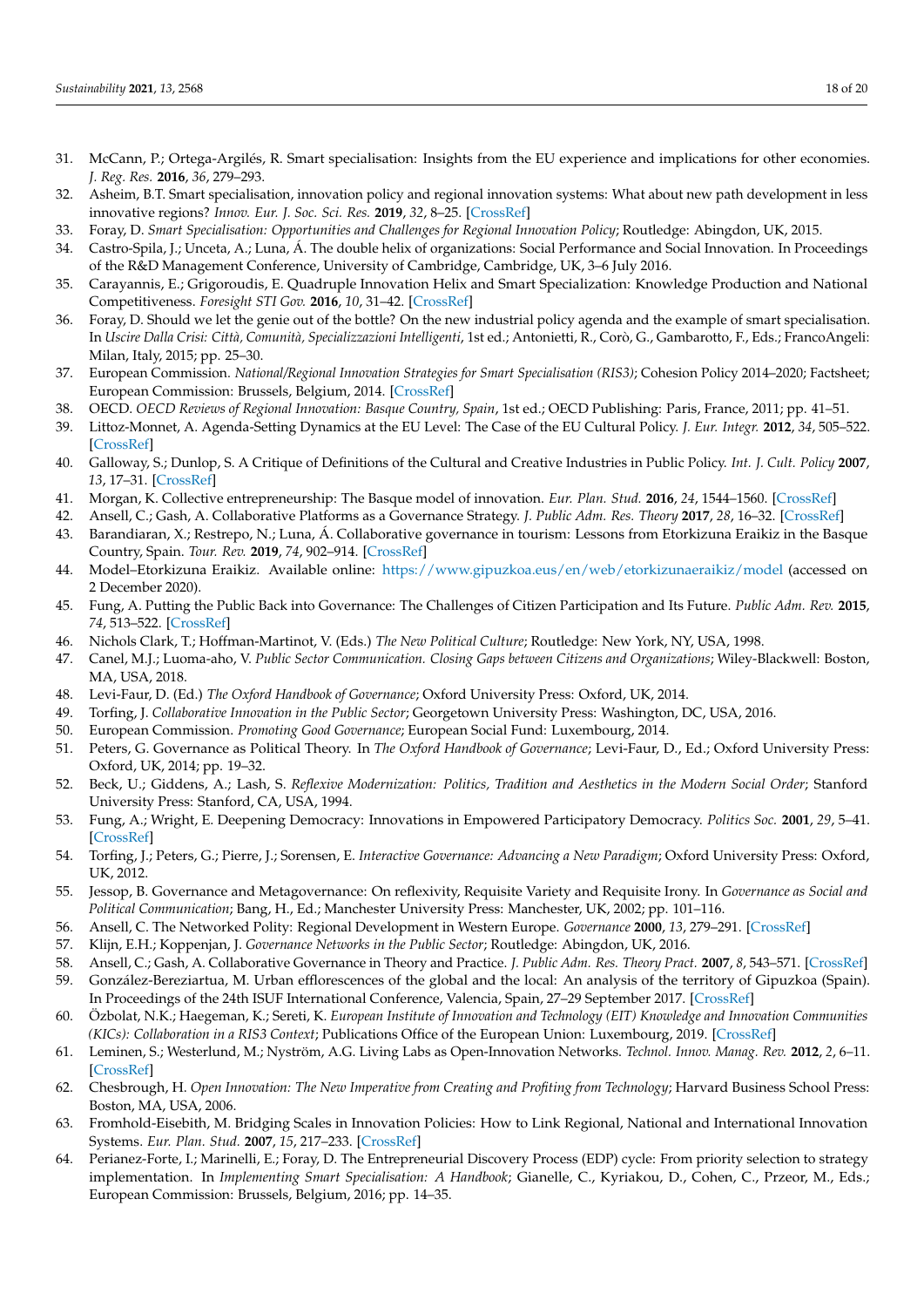- <span id="page-18-0"></span>65. Rodríguez-Pose, A.; Wilkie, C. *Institutions and the Entrepreneurial Discovery Process for Smart Specialization*; Papers in Evolutionary Economic Geography N. 15.23; Utrecht University: Utrecht, The Netherlands, 2015.
- <span id="page-18-1"></span>66. Szerb, L.; Ortega-Argilés, R.; Acs, Z.J.; Komlósi, É. Optimizing entrepreneurial development processes for smart specialization in the European Union. *Pap. Reg. Sci.* **2020**, *99*, 1413–1457. [\[CrossRef\]](http://doi.org/10.1111/pirs.12536)
- <span id="page-18-2"></span>67. Keyson, D.V.; Morrison, G.M.; Baedeker, C.; Liedtke, C. Living Labs to Accelerate Innovation. In *Living Labs: Design and Assessment of Sustainable Living*; Keyson, D.V., Guerra-Santin, O., Lockton, D., Eds.; Springer: Cham, Switzerland, 2017; pp. 55–62.
- <span id="page-18-3"></span>68. Gascó, M. Living labs: Implementing open innovation in the public sector. *Gov. Inf. Q.* **2016**, *34*, 90–98. [\[CrossRef\]](http://doi.org/10.1016/j.giq.2016.09.003)
- <span id="page-18-4"></span>69. Tõnurist, P.; Kattel, R.; Lember, V. Innovation labs in the public sector: What they are and what they do? *Public Manag. Rev.* **2017**, *19*, 1455–1479. [\[CrossRef\]](http://doi.org/10.1080/14719037.2017.1287939)
- <span id="page-18-5"></span>70. Huggins, R.; Thompson, P. Entrepreneurship, innovation and regional growth: A network theory. *Small Bus. Econ.* **2015**, *45*, 103–128. [\[CrossRef\]](http://doi.org/10.1007/s11187-015-9643-3)
- <span id="page-18-6"></span>71. Müller, K.; Rammer, C.; Trüby, J. The role of creative industries in industrial innovation. *Innovation* **2009**, *11*, 148–168. [\[CrossRef\]](http://doi.org/10.5172/impp.11.2.148)
- <span id="page-18-8"></span><span id="page-18-7"></span>72. Miles, I.; Green, L. *Hidden Innovation in the Creative Industries*; NESTA: London, UK, 2008. 73. Bakhshi, H.; McVittie, E. Creative supply-chain linkages and innovation: Do the creative industries stimulate business innovation in the wider economy? *Innov. Organ. Manag.* **2009**, *11*, 169–189. [\[CrossRef\]](http://doi.org/10.5172/impp.11.2.169)
- <span id="page-18-9"></span>74. Edwards-Schachter, M. The nature and variety of innovation. *Int. J. Innov. Stud.* **2018**, *2*, 65–79. [\[CrossRef\]](http://doi.org/10.1016/j.ijis.2018.08.004)
- <span id="page-18-10"></span>75. Andres, L.; Grésillon, B. Cultural brownfields in European cities: A new mainstream object for cultural and urban policies. *Int. J. Cult. Policy* **2013**, *19*, 40–62. [\[CrossRef\]](http://doi.org/10.1080/10286632.2011.625416)
- <span id="page-18-11"></span>76. Barandiaran, X.; Peña, S.; Unceta, A. The Archipelago of Cultural and Creative Industries: A Case Study of the Basque Country. *Economies* **2019**, *8*, 21. [\[CrossRef\]](http://doi.org/10.3390/economies8010021)
- <span id="page-18-12"></span>77. Urdangarin, J.; Aparicio, M.; Bordenave, S.; De Epalza, C.; Goitia, S.; Kanalaetxabarria, F.; Larrabeiti, A.; Redondo, I. *Creadis3: Report on Territorial Diagnosis. Basque Country*; Basque Government: Vitoria, Spain, 2018.
- <span id="page-18-13"></span>78. EUSTAT. Gross Domestic Product (GDP) of the Basque Country. *Basque Statistics Institute.* Available online: [https://en.eustat.](https://en.eustat.eus/banku/id_3426/indexLista.html) [eus/banku/id\\_3426/indexLista.html](https://en.eustat.eus/banku/id_3426/indexLista.html) (accessed on 23 November 2020).
- <span id="page-18-14"></span>79. Observatory of Basque Culture. *Analysis of Businesses, Jobs and Labour Market of the Cultural Milieu in the Autonomous Community of the Basque Country*; Basque Government: Vitoria, Spain, 2016.
- <span id="page-18-15"></span>80. Pratt, A.C. The cultural and creative industries: Organisational and spatial challenges to their governance. *Die Erde* **2013**, *143*, 317–334.
- <span id="page-18-16"></span>81. Ruth Eikhof, D.; Warhurst, C. The promised land? Why social inequalities are systemic in the creative industries. *Empl. Relat.* **2013**, *35*, 495–508. [\[CrossRef\]](http://doi.org/10.1108/ER-08-2012-0061)
- <span id="page-18-17"></span>82. Swedberg, R. The cultural entrepreneur and the creative industries: Beginning in Vienna. *J. Cult. Econ.* **2006**, *30*, 243–261. [\[CrossRef\]](http://doi.org/10.1007/s10824-006-9016-5)
- <span id="page-18-18"></span>83. Colombo, M.G.; Dagnino, G.B.; Lehmann, E.E.; Salmador, M.P. The governance of entrepreneurial ecosystems. *Small Bus. Econ.* **2017**, *52*, 419–428. [\[CrossRef\]](http://doi.org/10.1007/s11187-017-9952-9)
- <span id="page-18-19"></span>84. Baumol, W.J. Entrepreneurship: Productive, Unproductive, and Destructive. *J. Political Econ.* **1990**, *98*, 893–921. [\[CrossRef\]](http://doi.org/10.1086/261712)
- <span id="page-18-20"></span>85. Rampersad, G. Entrepreneurial Ecosystems: A Governance Perspective. *J. Res. Bus. Econ. Manag.* **2016**, *7*, 1122–1134.
- <span id="page-18-21"></span>86. Audretsch, D.; Colombelli, A.; Grilli, L.; Minola, T.; Rasmussen, E. Innovative start-ups and policy initiatives. *Res. Policy* **2020**, *49*, 104027. [\[CrossRef\]](http://doi.org/10.1016/j.respol.2020.104027)
- <span id="page-18-22"></span>87. Patil, S.K.; Kant, R. Methodological literature review of knowledge management research. *Tékhne* **2014**, *12*, 3–14. [\[CrossRef\]](http://doi.org/10.1016/j.tekhne.2014.07.001)
- <span id="page-18-24"></span><span id="page-18-23"></span>88. Natow, R.S. The use of triangulation in qualitative studies employing elite interviews. *Qual. Res.* **2020**, *20*, 160–173. [\[CrossRef\]](http://doi.org/10.1177/1468794119830077) 89. Tight, M. *Understanding Case Study Research*; SAGE Publications: London, UK, 2017.
- <span id="page-18-25"></span>90. Brower, R.S.; Abolafia, M.Y.; Carr, J.B. On improving qualitative methods in public administration research. *Adm. Soc.* **2000**, *32*, 363–397. [\[CrossRef\]](http://doi.org/10.1177/00953990022019470)
- <span id="page-18-26"></span>91. Van Thiel, S. *Research Methods in Public Administration and Public Management*; Routledge: Abingdon, UK, 2014.
- <span id="page-18-27"></span>92. Fernández, A.; Lazkano, I.; Eguskiza, L.; Larrauri, I.; Zunzunegui, S.; Zumalde, I. *Basque-Speaking Teenagers in Gipuzkoa: Consumption and Creation of Audiovisual Content*; University of the Basque Country: Leioa, Spain, 2017.
- <span id="page-18-28"></span>93. Mimenza-Castillo, L. (Ed.) *Yearbook of Basque Language Media, 2019*; Behategia: Andoain, Spain, 2019.
- <span id="page-18-29"></span>94. Brenner, W.; Uebernickel, F.; Abrell, T. Design Thinking as Mindset, Process, and Toolbox. In *Design Thinking for Innovation*, 1st ed.; Brenner, W., Uebernickel, F., Eds.; Springer: Cham, Switzerland, 2016; pp. 3–21.
- <span id="page-18-30"></span>95. Building the Future. *Digital Gastronomy: Strategic Plan Proposal*; Gipuzkoa Provincial Council: San Sebastian, Spain, 2018.
- <span id="page-18-31"></span>96. Basque Government. *Gastronomy and Nutrition Strategic Plan 2020*; Basque Government: Vitoria, Spain, 2019.
- <span id="page-18-32"></span>97. BCC Innovation. *LABe–Digital Gastronomy Lab Presentation Dossier*; Basque Culinary Center: San Sebastian, Spain, 2020.
- <span id="page-18-33"></span>98. Lawson, C.; Lorenz, E. Collective Learning, Tacit Knowledge and Regional Innovative Capacity. *Reg. Stud.* **1999**, *33*, 305–317. [\[CrossRef\]](http://doi.org/10.1080/713693555)
- <span id="page-18-34"></span>99. Maskell, P.; Malmberg, A. Localised learning and industrial competitiveness. *Camb. J. Econ.* **1999**, *23*, 167–185. [\[CrossRef\]](http://doi.org/10.1093/cje/23.2.167)
- <span id="page-18-35"></span>100. Boschma, R. Proximity and Innovation: A Critical Assessment. *Reg. Stud.* **2005**, *39*, 61–74. [\[CrossRef\]](http://doi.org/10.1080/0034340052000320887)
- <span id="page-18-36"></span>101. Kirat, T.; Lung, Y. Innovation and Proximity: Territories as Loci of Collective Learning Processes. *Eur. Urban Reg. Stud.* **1999**, *6*, 27–38. [\[CrossRef\]](http://doi.org/10.1177/096977649900600103)